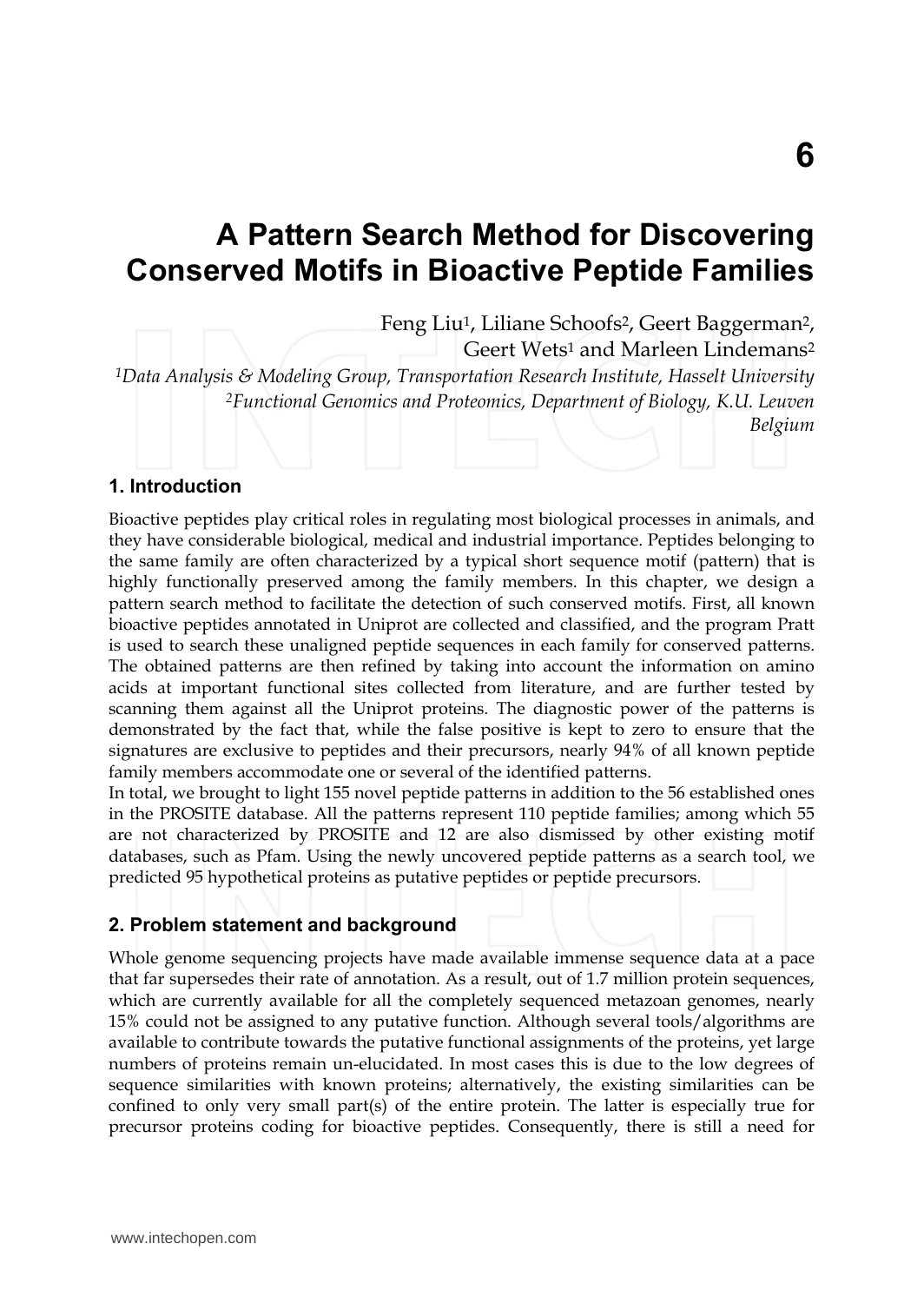bioinformatic tools to predict the function of the enormously large number of the unknown protein sequences.

Bioactive peptides occur in the whole animal kingdom, from the least evolved phyla to the highest vertebrates (Filipsson et al., 2001; Masashi et al., 2001). They play key roles as signaling molecules in many, if not all physiological processes, for instance as a peptidergic neurotransmitter or neurohormone, as a peptidergic toxin, or as a growth factor (Boonen et al., 2007; Boonen et al., 2010). They are synthesized in the cell in the form of large preproproteins (precursors), which are a special class of proteins as they undergo extensive post-translational processing prior to producing final mature bioactive peptides (Schoofs & Baggerman, 2003). Peptides and their precursors that are structurally and functionally related have been classified into peptide families; each family of proteins is assumed to be derived from a common ancestor (Husson et al., 2009). During the evolutionary process, the protein sequences may have much diverged, but the essential amino acids involved in the biologically important activities are still present. These conserved amino acids along with their particular sequential order form the functional foundation and represent the motif (pattern) of a peptide family.

However, over the course of natural adaptation, different peptide families have diverged at different rates. While for some peptide families, the similarity extends over a much longer region even over the entire peptide precursor sequences; for many others, a short highly conserved motif is responsible for the function of the precursor proteins throughout the family members, and the sequence fragments outside the conserved regions often display no significant similarities (Baggerman et al., 2005). The latter conserved sequence characteristics can be further exposed by many short but biologically important functional peptides released from known large precursors as annotated in Uniprot, such as the 3-amino-acid thyroliberin peptide 'QHPamide' (Vandenborne et al., 2005) and 4-amino-acid neuropeptides 'FMRFamide' (Baggerman et al., 2002). For some mature peptides, the precursor proteins (genes) are unknown, such as the 2-amino-acid neuropeptide 'GWamide' (P83570) from *Sepia officinalis* (Henry et al., 1997) and the human growth-modulating peptide 'GHK' (P01157) (Schlesinger et al., 1977). The existence of numerous short bioactive peptides within the precursor proteins implies that only a very small conserved peptide motif may be a biologically important functional portion of the precursors.

Due to the fact that only short sequence regions are conserved, peptides or their precursors are sometimes not identified by existing sequence alignment algorithms e.g. BLAST or by motif search methods. While BLAST programs (Altschul et al., 1997) are very suitable to scan databases for homologous proteins, they are far less efficient at finding similarities to short conserved regions which can be only a few amino acids in length, when the whole genome sequence is scanned. For large precursors which are usually a few hundred amino acids in length and for which the biologically conserved regions are limited, the important domains are often masked by long randomly unrelated sequence regions. This is because for any two random large protein sequences, BLAST usually can find a relative long local alignment, at least longer than the short conserved peptide motif, and BLAST tends to assign a higher score to a longer alignment (Durbin et al., 1998). In addition, if a pair of homologues involves a short independent peptide molecule, which may be either an unknown peptide sequence as query or a known mature peptide as target from a protein database, it is difficult for BLAST to detect the pair of homologues, because the involvement of a short sequence makes the pairwise sequence alignment less likely to obtain a significant BLAST score (e.g., e-value  $< 0.01$ ).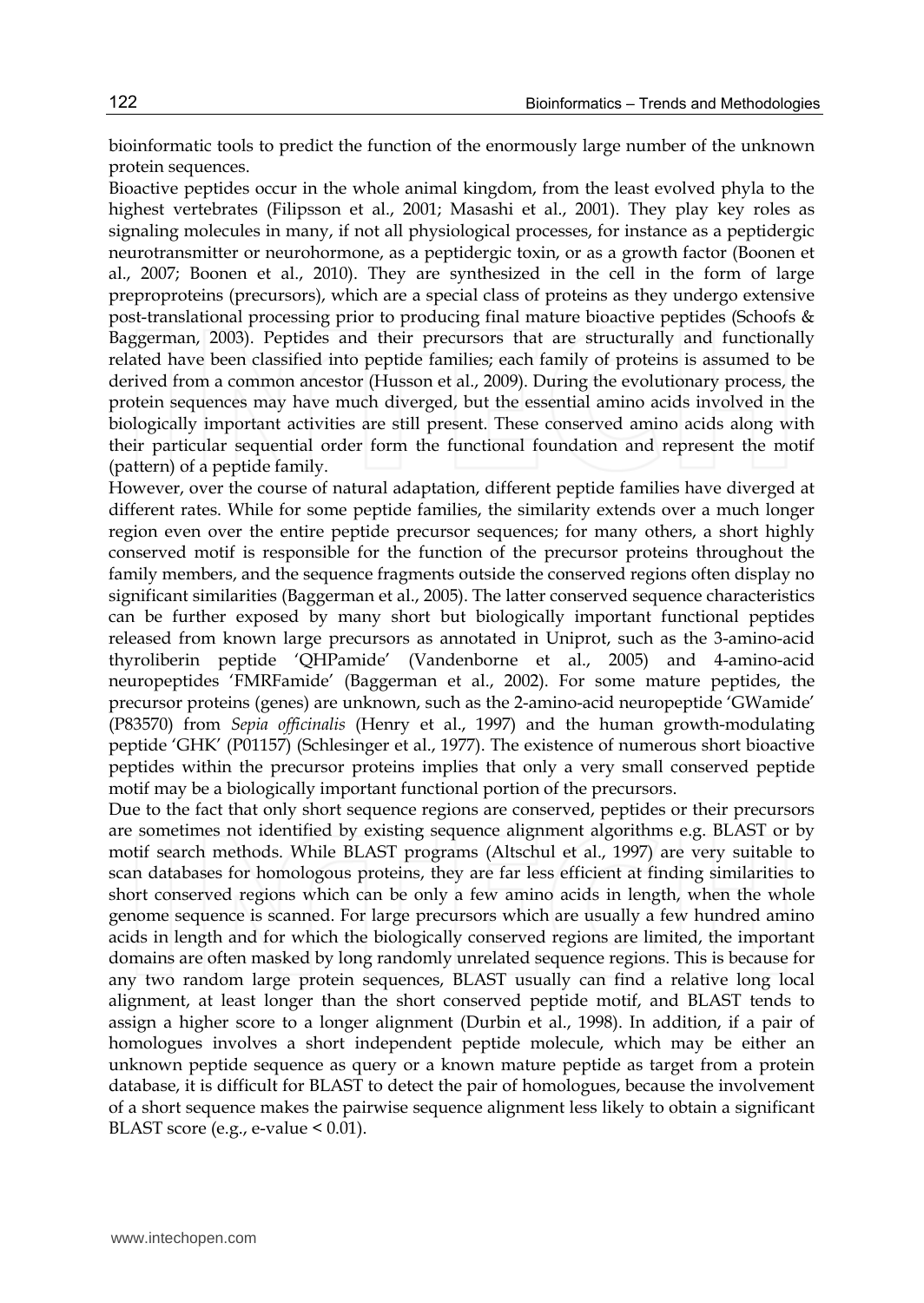Like BLAST, motif search methods are important tools to search for a protein in a database, nevertheless, they are also limited to detect all members from a characterized peptide family. Most of the motifs in the existing databases, e.g. PROSITE (Hulo et al., 2004) and Pfam (Finn et al, 2010), cover the entire precursor sequences or sequence domains which are much longer than the conserved bioactive peptide regions. Therefore, the database motifs show their weakness when they are used to detect short mature peptides for which the precursors are unknown and the information on the sequences outside the peptide regions is thus missing. In addition, the construction of these motifs requires a good multiple protein sequence alignment in order to produce an accurate signature. This works well when the sequences are easy to align. However, for some peptide families for which the conserved regions are very short and the bulk of peptide precursor sequences is not very well preserved, the multiple alignment is very difficult to obtain or evaluate. The overall precursor protein sequence identity, especially in distantly related homologues, may be too low for an accurate alignment. In some cases, the short conserved regions are repeated within a precursor, making it even more challenging to build a unique alignment that truly reflects the evolutionary relationship.

In this chapter, we have followed an alternative approach, taking unaligned sequences as a starting point. We then used a pattern search program to look for conserved patterns. We first collected all currently annotated peptides and peptide precursor proteins in Metazoa through a search in Uniprot and classified them into peptide families. Next, we extracted peptide sequences in each family and used the program Pratt to search the sequences for representative patterns. Such patterns consist of highly conserved positions that can be separated by fixed or variable spacing. The patterns are then refined by incorporating the information that is available in literature on the important amino acids contained within the biologically active site(s) of the peptides. The specificity of the generated patterns are further verified by scanning them against Uniprot in order to ascertain that proteins picked up by the patterns are either annotated as peptides or peptide precursor proteins or have an unknown function.

## **3. Data collection**

## **3.1 Peptide precursor collection and classification**

A protein was collected into a peptide-precursor database if it is annotated in the Uniprot protein database (release 6.6) consisting of Swiss-Prot (release 48.6) and TrEMBL (release 31.6) with one of the following keywords: hormone, antimicrobial, toxin. The hormone includes bombesin, bradykinin, cytokine, glucagon, growth factor, hormone, hypotensive agent, insulin, neuropeptide, neurotransmitter, opioid peptide, pyrokinin, tachykinin, thyroid hormone, vasoactive, vasoconstrictor and vasodilator (the definition of the keywords can be referred to in this database). The antimicrobial consists of antibiotic, antiviral defense, defensin and fungicide; while the toxin includes naturally produced and secreted poisonous proteins that damage or kill other cells. However, when the protein is also characterized by non-peptide keywords, such as receptor, signal-anchor, transmembrane, binding protein, DNA binding, nuclear protein, transport, collagen, enzyme or words ending in 'ase' (excluding 'disease'), it is excluded, in order to avoid the selection of proteins which are not peptides or peptide precursors.

Stand-alone PSI-BLAST (ftp://ftp.ncbi.nih.gov/blast/executables/) is then used to align all the assembled sequences with all the Uniprot proteins except the ones which are already in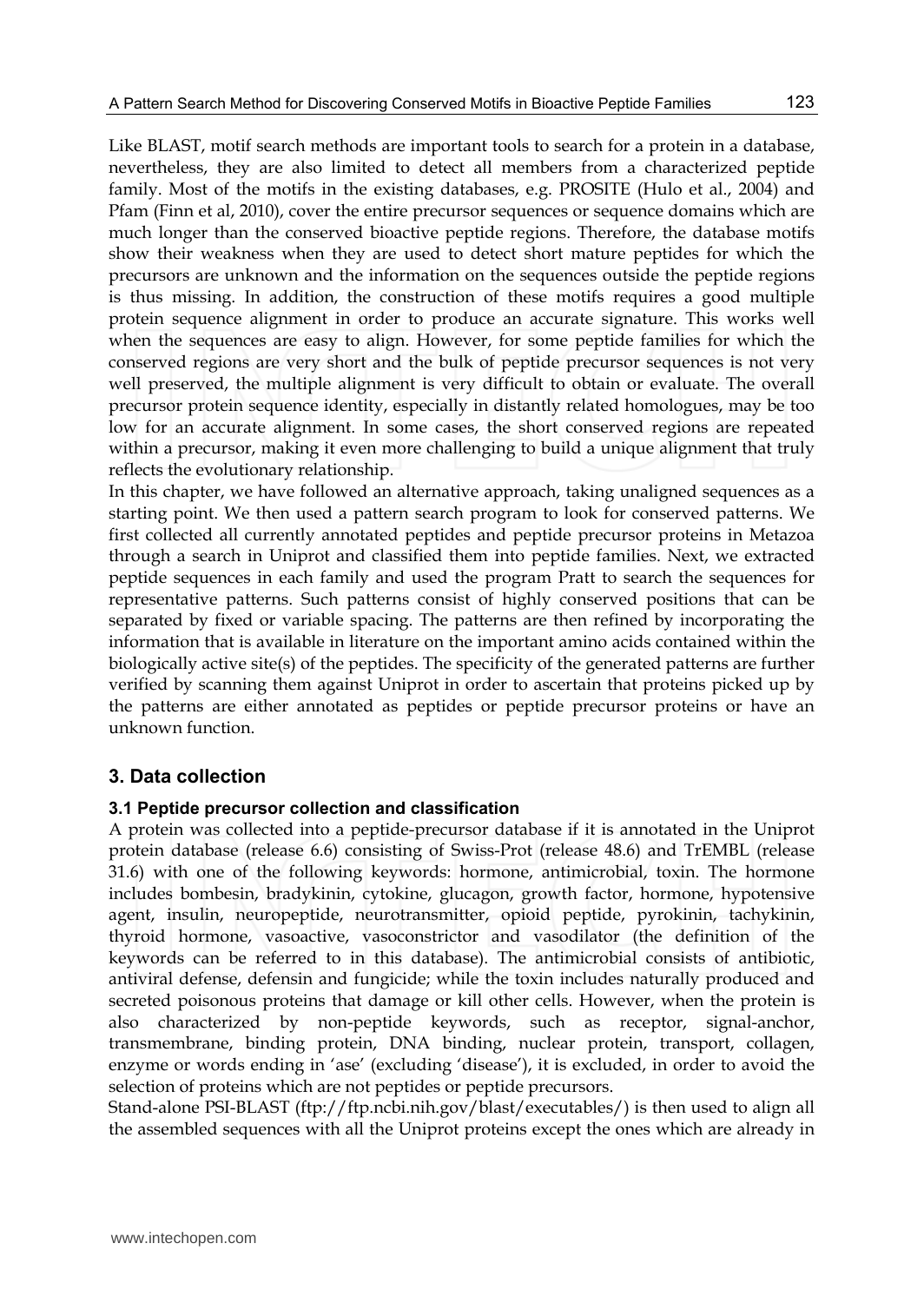the peptide-precursor database. Based on the conserved sequence characteristics of peptide families, the score matrix PAM30 is used and the word size is set to 2, allowing for the search for short but strong similarities. The proteins, which show significant similarities (evalue <0.01) with the known peptides or precursors, are retained. The obtained list is then checked manually in terms of the proteins' cellular location, molecular function and biological process as stated by GO (gene ontology) terms or in literature. As a result, 1345 more proteins which have as yet not been annotated in Uniprot are added to the peptideprecursor database.

Proteins collected in this database are automatically classified into peptide families if their family classification information is available in Uniprot that is based on a significant match to an existing motif or based on sequence similarities. Otherwise, proteins that display sequence similarities with a significant BLAST score, are clustered into the same family. A protein can also be assigned to a particular family based on its molecular function described in literature.

#### **3.2 In silicon extraction of peptides**

From each precursor protein in a peptide family, the bioactive peptide sequences are extracted in silicon from the beginning and ending positions of the subsequences that are annotated as 'peptide' or 'chain' in 'feature' line in the corresponding protein file in Uniprot. The conserved basic cleavage sites flanking the peptides, which contribute to the endoproteolytic cleavage process of the peptides from their precursors, such as the monobasic site (G)R or (G)K, the dibasic sites (G)KR, (G)RR, (G)KK or (G)RK, or a combination of consecutive K or R, are also withdrawn along with the subsequences (Liu  $\&$ Wets, 2005; Rouille et al., 1995).

Entries in the family that only constitute the peptide sequence, i.e. in those cases where the precursor is unknown, are also retained. Proteins less than 200aa (amino acids) in length, which contain an N-terminal signal peptide and for which no mature peptides have as yet been identified, presumably contain a single peptide and are therefore also deposited after in silicon removal of the N-terminal signal peptide. According to the statistics on all annotated bioactive peptide sequences in Uniprot, 97% are no longer than the 200aa threshold value. The presence of a signal peptide is assumed when it is indicated in Uniprot; in other cases, it is forecasted by the signal peptide prediction program signalP (http://www.cbs.dtu.dk/services/SignalP/).

In total, 110 datasets of peptide families are formed with each including at least 10 peptide sequences. All the extracted peptide sequences in each of the families were scanned independently for patterns conserved in the corresponding family.

## **4. Method**

Different software available on the internet provides users the tools to search for patterns conserved in a set of unaligned protein sequences. Pratt (http://www.ebi.ac.uk/pratt/#) (Jonassen et al., 1995) is a flexible pattern search tool in the number of parameters that can be controlled by users. It allows searching for patterns of conserved positions with limited variable length spacing, which is important because even in well-conserved peptide regions, variable loop sizes can occur. Pratt is run on each of the peptide family datasets, and the searching parameters are set based on maximum pattern length and pattern flexibilities found in the existing peptide patterns in PROSITE.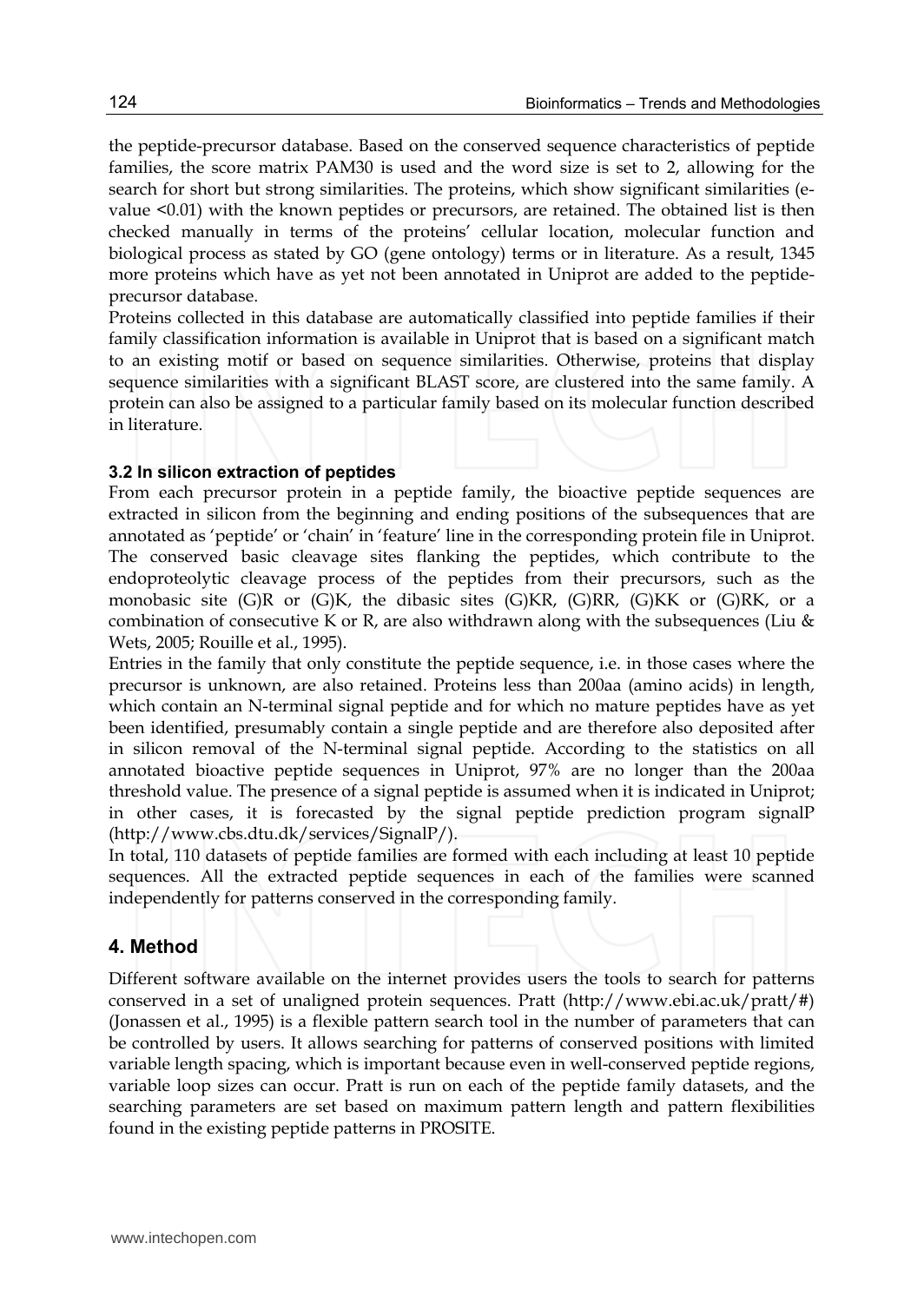For each Pratt run which starts with the minimum percentage of sequences to match the pattern (the parameter C%) equal to 90%, the most significant pattern, which is the one with the highest fitness in the Pratt output list, is retained. The obtained pattern is then refined by integrating the information on the important functional sites in the matched peptide sequences depicted in literature. The amino acids occurring at these sites are added to the pattern if they are absent at the corresponding sites in the pattern.

The pattern is further verified by scanning it against all the Uniprot proteins using the ScanProsite tool (http://www.expasy.org/tools/scanprosite/). Two possible cases occur: (1) If the pattern is not contained in any known non-peptide protein, it is retained as a conserved peptide pattern. (2) Otherwise, if the pattern is matched by both peptide and nonpeptide proteins (further referred to as true and false positive hits, respectively), it is subsequently processed as follows. (2a)If the pattern does not include any wildcard region where any amino acid is accepted, the positions where the pattern is located in all matching protein sequences are checked. If the pattern exclusively occurs at the N- or C-terminus of the true positive hits, or if the peptide proteins are all small molecules, the pattern is retained with a constraint  $('<' or '>')$  imposed at the N- or C-terminus of the pattern to limit the maximum distance between the conserved pattern region and the N- or C-terminus of the peptide or precursor protein. If the pattern with such a restriction cannot distinguish the true positives from the false ones, the pattern is eliminated. (2b)Or, if the pattern has wildcard regions, the sequence fragments corresponding to the pattern in all the matching sequences are extracted and aligned. If the two groups of amino acids in a wildcard region X in this alignment have different physicochemical properties between the true and the false positive hits, the region X is replaced by the group of amino acids distinctively occurring in the true positive proteins. In the other case, when the two groups of amino acids share identical physicochemical properties, the pattern is discarded. The amino acid symbol sets: DE, KRH, NQ, ST, ILV, FWY, AG, C, M and P, which are classified based on the physiochemical nature of the side groups (Smith & Smith), are used.

If a conserved pattern cannot be obtained, the parameter  $C\%$  is reduced by 10%, and Pratt is re-run against the same dataset. As the percentage of sequences to match the pattern decreases, a pattern which is usually longer and contains more sites than the previously one is shown up and processed by similar refinement and verification. The procedure is repeated until a pattern, which represents the majority of a group of related peptide sequences and rules out any known non-peptide proteins, is discovered.

Once a conserved pattern is identified in the peptide family dataset, the program ps-scan (ftp://ftp.expasy.org/databases/prosite/tools/ps\_scan/sources/) is run locally on the pattern against this dataset. The sequence regions which match the pattern are removed from the original peptides. Each of the two remaining parts of the peptide sequences at their N- and C-terminus is left to form an independent sequence if it is not less than 4aa in length, given the assumption that the minimum length of the peptide pattern we search for is not less than this value. Thus, a reduced dataset is created including not only the peptides which are not covered by the identified pattern, but also the remaining sequences of the original peptides that match the pattern. This methodology is based on the fact that a peptide precursor protein may contain several conserved regions, and that our extracted peptide sequences include long peptide chains which may contain a few shorter, unrelated, bioactive peptides. The reduced peptide family dataset is then scanned by Pratt to discover the next pattern. The search procedure is repeated until the parameter C% is less than 50%.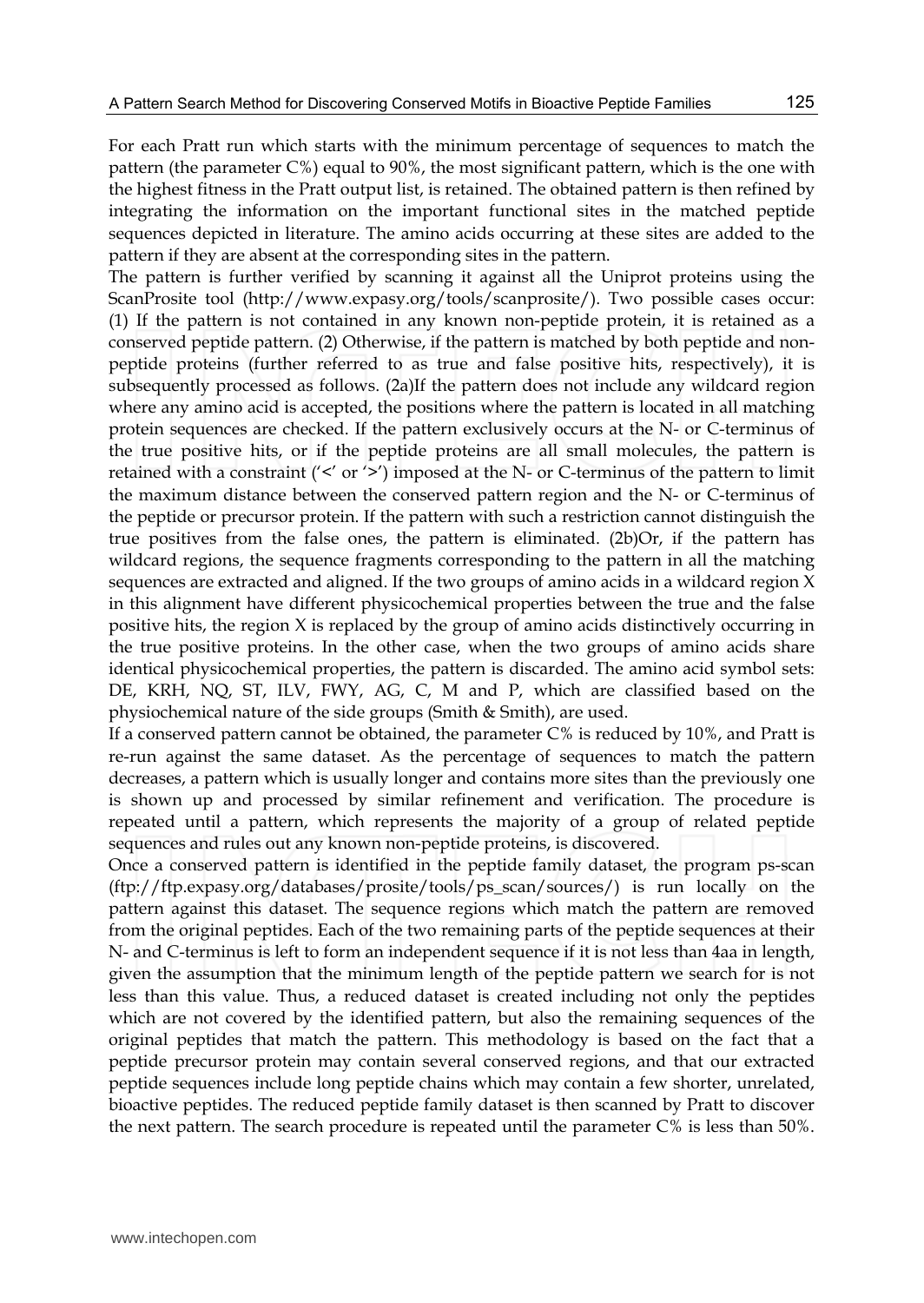This means that the remaining dataset contains no more patterns representing the majority of the sequences.

Fig. 1 represents the scheme of the described pattern searching procedure which is aimed to examine short bioactive peptide sequences rather than their large precursor molecules, and to take into account not only the biologically functional sites of each individual peptide discussed in literature, but also the general information which is extracted by the computational tool Pratt from all related peptides in a family.

## **5. Results**

#### **5.1 'PeptideMotif' database**

We have built a peptide-precursor database consisting of 11,688 peptides and precursor proteins originated from 1420 metazoan organisms; of which 11,437 proteins (98%) are categorized into 110 distinctive peptide families. Based on bioactive peptide sequences drawn from the peptide families, we uncovered in total 211 conserved patterns which are assembled into the peptide motif database 'PeptideMotif'.

All the patterns range between 4 and 52 amino acids (column) in length with 78 (37%) no longer than 10aa. While each of the patterns covers most of the peptides or precursors belonging to the corresponding family, the false positives are kept to zero because it is guaranteed by the criterion that a known protein matching the pattern is indeed a peptide or precursor protein from this family.

#### **5.2 Comparison with the other motif databases**

The PROSITE database (http://ca.expasy.org/prosite) is a motif database of protein families and domains. It consists of biologically significant sites, patterns and profiles that help to reliably identify to which known protein family (if any) a new sequence belongs. Its 19.9 release contains 56 entries (patterns) describing 55 peptide families in Metazoa (the omegaatracotoxin family has two patterns) belonging to categories of cytokines and growth factors, hormones and active peptides, and toxins. All the 55 families are also covered by patterns in the 'PeptideMotif' database, and these peptide patterns (Table 1) share the similar length to their PROSITE counterparts. However, in terms of conserved sequence characteristics revealed in both database motifs, more amino acids are imposed at the conserved sites or wildcard regions in the 'PeptideMotif' patterns. This is due to the fact that the identified peptide patterns are not only trained by running them against the Swiss-Prot protein database which is also used as the test dataset by PROSITE, but also against the TrEMBL database, in which many proteins are also annotated by keywords or literature. In addition, for 25 of the 56 families, we have found 34 additional novel patterns and they are marked as 'new' in Table 1.

The remaining 121 'PeptideMotif' patterns presented in Table 2 allow the identification of 55 peptide families that are untouched by PROSITE signatures; they cover 3866 bioactive peptide sequences cleaved from 3572 precursors. Among the patterns, 28 representing 12 families are also not characterized by any other motif database, such as Pfam (Bateman et al., 2004) and CDD (Marchler-Bauer et al., 2005). The sequence reminiscence for these families is short and often occurs repeatedly within a same precursor protein. The sequences outside the conserved region are not well preserved, and thus a probability model based on protein sequence alignments cannot efficiently characterize such peptide families.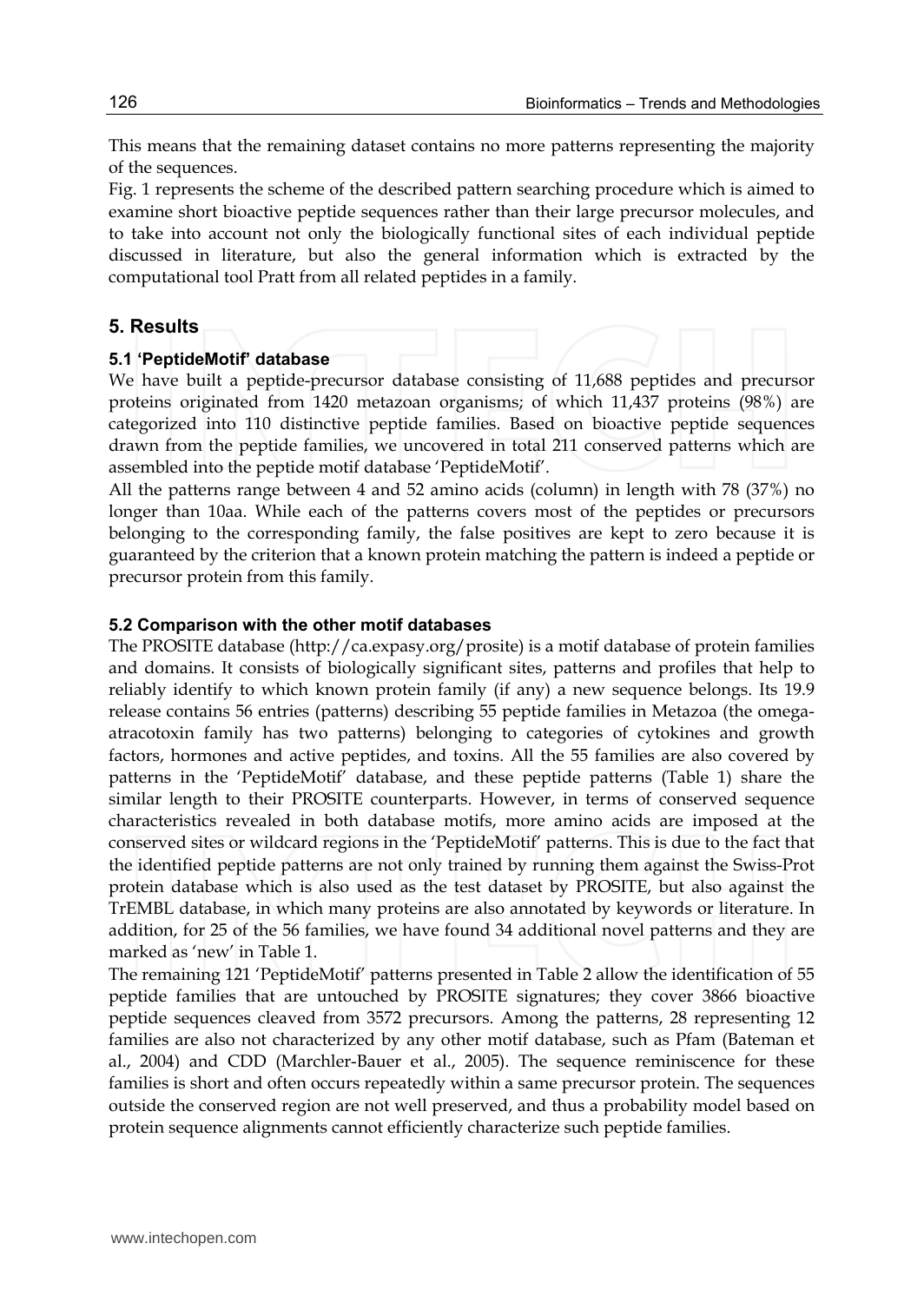

Fig. 1. Procedure for searching patterns in peptide sequences.

Note: The parameters are set as follows: the maximum pattern length (PL) is 52, the maximum length of a wildcard (PX) is 15, the maximum number of flexible wildcards (FN) is 3, the maximum flexibility of a flexible wild card (FL) is 8, the upper limit on the product of flexibilities for a pattern (FP) is 48, the minimum percentage of sequences to match the pattern (C%) is 90, 80, 70, 60 and 50%, respectively, and all other parameters are at default.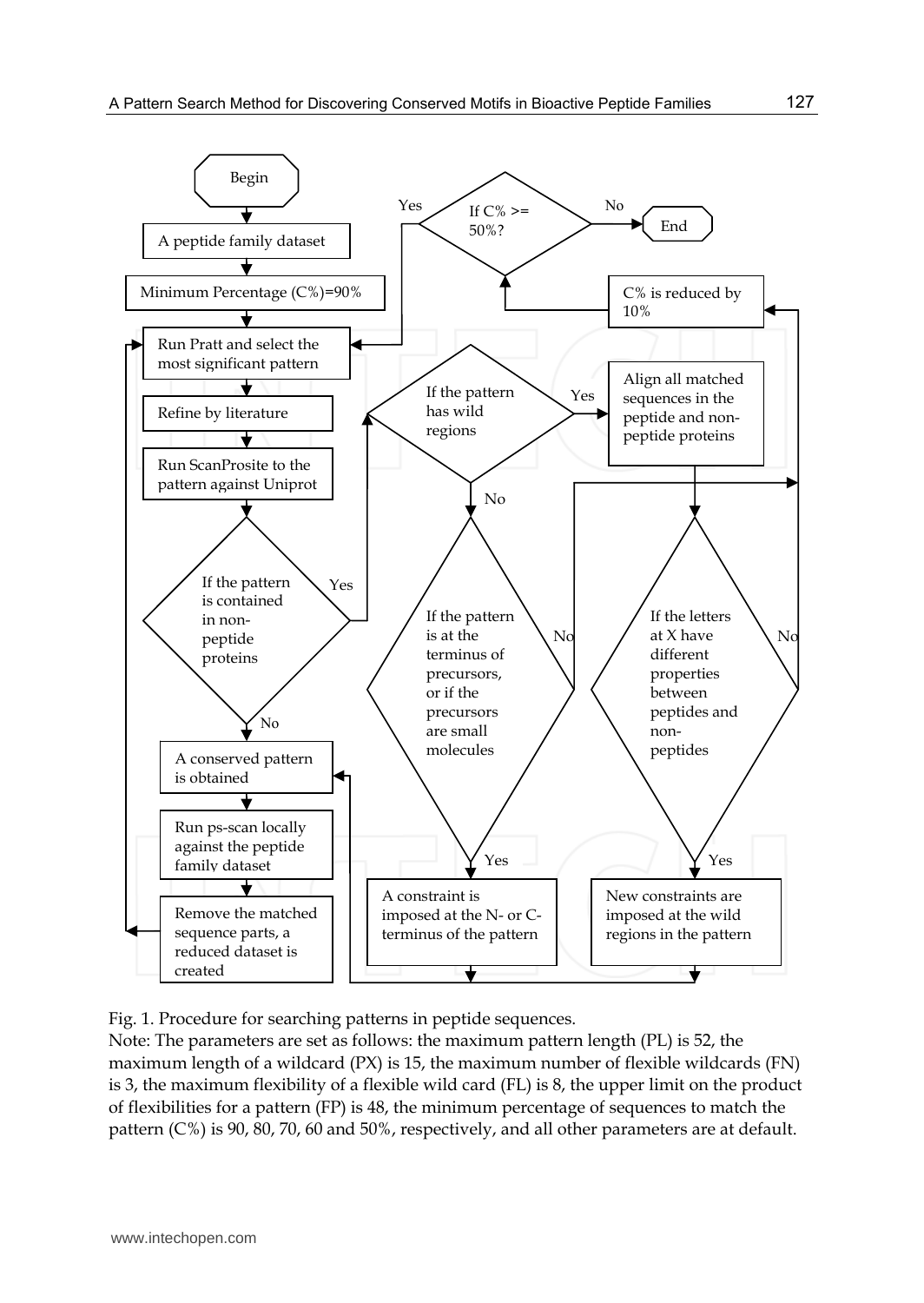| Cytokines and growth factors                                                                                                                                                                                                                                                                                                                                                                                                                                                                                                                                               |
|----------------------------------------------------------------------------------------------------------------------------------------------------------------------------------------------------------------------------------------------------------------------------------------------------------------------------------------------------------------------------------------------------------------------------------------------------------------------------------------------------------------------------------------------------------------------------|
| (1) Granulins; (1) C-x-D-x(2)-H-C-C-{LIVM}-x(4)-C; {42, 241, 2}; {Q616A1, Q7JKP2, Q9U362}                                                                                                                                                                                                                                                                                                                                                                                                                                                                                  |
| (2) HBGF/FGF;<br>G-x-[LIVM]-{AGNP}-[STAGP]-{AGC}-{C}-x-{KRHNDE}-{WPC}-x-<br>(1)<br>[STAGDENKRHQ](0,1)-[AGST](0,1)-[DENA]-C-{QP}-[FYLIVM]-{C}-[EQH]-x-{P}-{C}-{LIVM}-<br>(2) [GR]-[LIVM]-[LIVM]-{CWPDE}-[LIVM]-{PST}-{QLIVM}-x-<br>[DENKRHL]-{PLIVMDE}-[YHF];<br>[KRDEVIAGQFYNCS]-[STAGLMHQ]-{CP}-{AGDEN}-[FY]-[LIVM]-[AGSC]-[MLIV]-[NSTDEK]-<br>[GAKRSTNDEQ]-[EDNKRHSTQA]-G(new); (3) G-S-[RHKQ]-[LIVM]-{CWPDE}-[LIVM]-{PST}-<br>{QLIVM}-x-[KRDEVIAGQFYNCS]-[STAGLMHQ]-{CP}-{AGDEN}-[FY]-[LIVM]-[AGSC]-[MLIV]-<br>[NSTDEK]-[GAKRSTNDEQ]-[EDNKRHSTQA]-G (new); {300,530,44} |
| (3) PTN/MK heparin-binding; (1) S-[DE]-C-x-[DE]-W-x-W-x(2)-C-x-P-x-[SN]-x-D-C-G-[LIVMA]-G-<br>x-R-E-G (identical); (2) C-[KR]-[YF]-x-[KRFY]-x(2)-W-[AGST]-x-C-[DENST] (new); {51, 84, 1}                                                                                                                                                                                                                                                                                                                                                                                   |
| (4) Nerve growth factor; (1) [GSRAED]-[CR]-[KRLIVM]-G-[LIVAT]-[DE]-{C}-x(2)-[YW]-{P}-S-x-[CR];<br>(2) [SAP]-[LIVA]-C-[DEY]-[SAG]-{WM}-[STDENC]-x-W-[VE]-[AGSTNI] (new); {321, 471, 12}                                                                                                                                                                                                                                                                                                                                                                                     |
| (5) Platelet-derived growth factor (PDGF); (1) P-[PSRAKQGL]-C-[LIVMFYAGST]-x(3)-[RQ]-C-<br>[AGSTMLIVN]-G-S(0,1)-[CN]-C; {158, 158, 23}                                                                                                                                                                                                                                                                                                                                                                                                                                     |
| (6) Small cytokines C-x-C; (1) C-x-C-{CFYW}-{CW}-x(3)-{P}-x(2)-{C}(8)-x(5,8)-C-x(2,3)-[EQMA]-<br>[LIVMTE]-[LIVMF]-x(9,14)-C-[LIVMRK]-[DENH]; {206, 206, 18}; { Q6DUZ6, Q6GLX8, Q4T8B9}                                                                                                                                                                                                                                                                                                                                                                                     |
| (7) Small cytokines (intercrine/chemokine) C-C; (1) C-C-[LIVMFYSTQRKHDE]-{P}(2)-{CDE}-{C}(7)-<br>x(2,5)-{P}-[FYWAC]-{C}(2)-x(3,6)-C-{KM}-{C}(1,3)-[SAG]-[LIVMTS]-[LIVMRTDE]-[FYLIVDE]-<br>{C}(7,10)-C-[STAGVILM]; {234, 234,27}; { Q3ZBN3, Q32L58}                                                                                                                                                                                                                                                                                                                         |
| [WFYSTKRHL]-[LIVM]-[LIVMKRHF]-{CPNL}-P-{FY}-{PCW}-[FYILVA]-{C}-<br>(8) TGF-beta:<br>(1)<br>{QCWKRH}-{PA}-{PAGC}-C-{C}-[GE]-{C}-C; {766, 766, 59}                                                                                                                                                                                                                                                                                                                                                                                                                           |
| (9)interferon alpha, beta and delta; (1) [FYH]-[FY]-{CP}-[GNRKCDSTI]-[LIVM]-{W}-{AGC}-<br>[KRN](0,1)-[FYLVIMN]-L-{PAG}-{C}-{PST}-{PFYW}-[FYHDEN]-x-{QY}-[CYQE]-[AT]-W; (2) L-<br>{QKR}-x(0,4)-[GAEDVI]-[LVI]-[QHNDEFY]-[RQ]-[QH]-[LMIV]-[DENQVSTR]-x-L-[DENKRQ]-x-C-<br>[LIVMKRQG] (new); {272, 442, 29}                                                                                                                                                                                                                                                                   |
| (10)Granulocyte-macrophage colony-stimulating factor; (1) C-P-[LP]-T-{ST}-E-x-{QLIVMT}-C; {25,<br>25, 1}; {Q4G094}                                                                                                                                                                                                                                                                                                                                                                                                                                                         |
| (11) Interleukin-1; (1) [LIVSTNDEFH]-[YESTMVIR]-[LFC]-{AGCFYL}-[SA]-[ASLV]-{CFY}-<br>[CFYWH]-[PKRST]-{FYLC}-[WHLIVM]-[FYL]-[LI]-[SCA]-[TSVG]-x(6)-[PKRHCLIVMT]-x(0,2)-<br>[LIVM]-[AGSTCVINDE]; {128, 128, 24}                                                                                                                                                                                                                                                                                                                                                              |
| (12) Interleukin_2; (1) [ST]-E-[LF]-x(2)-L-x-C-L-x-[EDN]-E-L; {74, 74, 14}                                                                                                                                                                                                                                                                                                                                                                                                                                                                                                 |
| (13) Interleukin_4_13; (1) [LI]-x-E-[LIVM](2)-{Q}(4)-x(0,1)-[LIVM]-[TL]-x(5,7)-C-x(2)-[LMIVST]-x-<br>[IV]-x-[DNS]-[LIVMA]; (2) [KREV]-N-[STA]-[STED]-[DEAG]-{C}(3,4)-C-[RKT]-[AV]-x(11,17)-C<br>$(new);$ {73, 119, 4}                                                                                                                                                                                                                                                                                                                                                      |
| (14) Interleukin_6; (1) C-x(9)-C-[FYLIVM]-x(5)-G-L-x(2)-[FY]-x(3)-L; {69, 69, 8}                                                                                                                                                                                                                                                                                                                                                                                                                                                                                           |
| (15) Interleukin_7_9; (1) N-[DAT]-[LAPS]-[SCT]-F-L-K-{AGDE}-L-L; {20, 20, 2}                                                                                                                                                                                                                                                                                                                                                                                                                                                                                               |
| (16) Interleukin_10; (1)[KQSN]-{C}(4)-C-[QYCH]-x(4)-[LIVM](2)-x-[FL]-[FYT]-[LMVRT]-x-[DERST]-<br>[IV]-[LMF]; $\{75,75,12\}$                                                                                                                                                                                                                                                                                                                                                                                                                                                |
| (17) LIF / OSM; (1) [PSTA]-x(4)-F-[NQ]-x-K-x(3)-[CG]-x-[LF]-L-x(2)-Y-[HK]; {24, 24, 4}                                                                                                                                                                                                                                                                                                                                                                                                                                                                                     |
| (18) Osteopontin; (1) P-x(1,5)-[KQ]-x-[TA]-x(2)-[GA]-S-S-E-E-K; {27, 27, 0}                                                                                                                                                                                                                                                                                                                                                                                                                                                                                                |
| Hormones                                                                                                                                                                                                                                                                                                                                                                                                                                                                                                                                                                   |
| (1) Adipokinetic (1) [AGC]-Q-[LVI]-[NT]-[FY]-[ST]-[PASTKR]-[AGWSDEN]-W-[AGNDEST]; (2)<br><q-[lvi]-[nt]-[fy]-[st]-[pastkr]-[agwsden]-w-[agndest>] (new); {45, 45, 0} {Q5TTQ9}</q-[lvi]-[nt]-[fy]-[st]-[pastkr]-[agwsden]-w-[agndest>                                                                                                                                                                                                                                                                                                                                        |
| (20) Bombesin-like peptides (1) [HLIVMQ]-W-A-[STIVRK]-G-[SH]-[LF]-M; {42, 42, 1}                                                                                                                                                                                                                                                                                                                                                                                                                                                                                           |
| [KR]-R-x(0,1)-C-[SAGDNT]-[STNG]-x(0,1)-[STAGVIL]-[TS]-C-<br>Calcitonin/CGRP/IAPP<br>(1)<br>(21)<br>$[VMALI]-x(3)-[LYF]-x(3)-[LYFVI];$<br>$\langle x(0,1)$ -C-[SAGDNT]-[STNG]-x(0,1)-[STAGVIL]-[TS]-C-<br>(2)<br>[VMALI]-x(3)-[LYF]-x(3)-[LYFVI] (new); {83, 84, 7}                                                                                                                                                                                                                                                                                                         |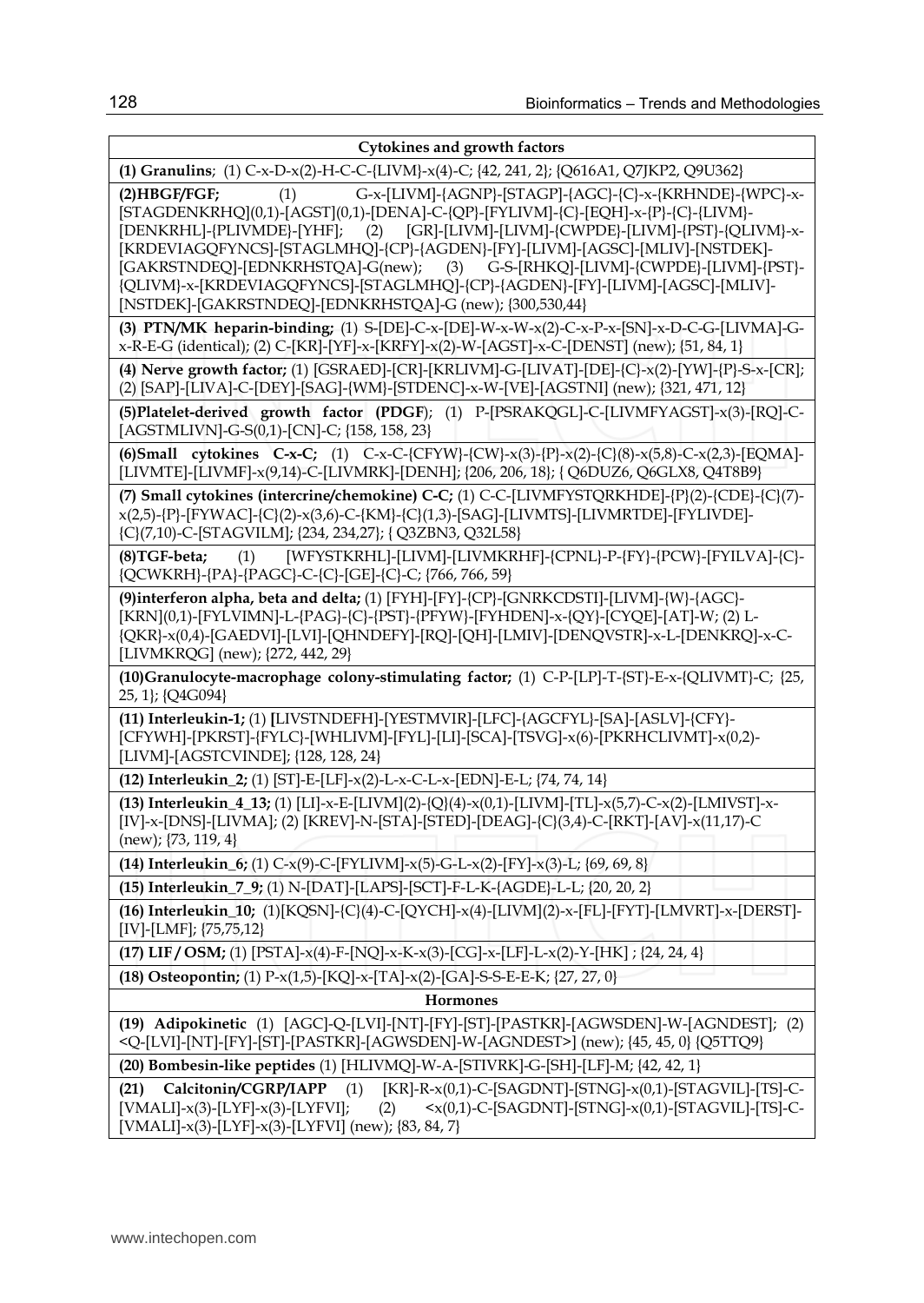**(22) Corticotropin-releasing factor** (1) [KR]-R-x(0,28)-[PQASLVIG]-[STPI]-[LIVM]-S-[LIVM]-x- [LIVMNAG]-[PST]-[LIVMFT]-x-[LIVM]-[LM]-[RN]-x(2)-[LIVMWF]; (2) <x(0,8)-[PQASLVIG]-[STPI]- [LIVM]-S-[LIVM]-x-[LIVMNAG]-[PST]-[LIVMFT]-x-[LIVM]-[LM]-[RN]-x(2)-[LIVMWF] (new); (3) T-R-[PQASLVIG]-[STPI]-[LIVM]-S-[LIVM]-x-[LIVMNAG]-[PST]-[LIVMFT]-x-[LIVM]-[LM]-[RN]-x(2)- [LIVMWF] (new); {64, 64, 9}; {Q4RWF4}

**(23) Arthropod CHH/MIH/GIH neurohormones** (1) [LIVM]-{C}-x(2)-C-[KR]-{FY}-[DENGRKHQ]-C- [FY]-{C}-{AGKRC}-{C}(2)-[FYILVM]-{C}-{CP}-C; {135, 135, 5} {Q23247}

**(24) Erythropoietin/thrombopoeitin** (1) P-x(4)-C-D-x-R-[LIVM](2)-x-[KRH]-x(14)-C; {34, 34, 8, 0}

**(25)Granins** (1){DEF}-[DE]-[SN]-L-[SAN]-[AD]-[LIMVKR]-[DE]-[AGLSTQ]-E-L; (2) [LIVM]-x- [KHR]-C-[LIVM](2)-[ED]-[LIVM](2)-x(5)-[KRH]-[STP]-x(3)-[PST]-x(4)-C (new); (3) K-R-[STAG]- [NDEST]-[ED]-x(2)-[DE]-[DEGA]-[QKR]-Y-[AGST]-P-Q (new); {63, 96, 5}; {Q86T07, Q4RYY8, Q566G8}

**(26) Galanin** (1) G-W-[ST]-L-N-[ST]-[AG]-[AG]-[FY]-[LIVM]-[LIVM]-G-P; (2) <L-N-[ST]-[AG]-[AG]- [FY]-[LIVM]-[LIVM]-G-P (new); {31, 31, 1}

**(27) Gastrin/cholecystokinin** (1) [FY]-x(0,2)-[GADN]-[AS](0,1)-[WH]-[MFLIV]-[DR]-F-G-[KR]-[RS]; (2) Y-x(0,2)-[GA]-[AS](0,1)-[WH]-[MFL]-[DR]-F> (new); {88, 102, 4}

**(28)Glucagon/GIP/secretin/VIP** (1) [YH]-[STAIVGD]-[DENQ]-[AGF]-[LIVMSTE]-[FY]- {QLPAGDEKR}-[DENSTAK]-[DENSTA]-[LIVMFYG]-[RKSTDEN]-x(3)-{P}-{P}-x(2)-[AGSTLIVMQ]- [KREQL]-[KRDENQL]-[LVFYWG]-[LIVQ]; {202, 305, 8}

**(29) Glycoprotein hormones alpha chain** (1) C-x-G-C-C-[FY]-S-x-A-[FY]-P-T-P; {109, 109, 4}

**(30) Glycoprotein hormones beta chain** (1)C-{C}(2)-[CW]-{C}(7,9)-C-[STAGMLIVED]-G-[HFYLRS]- C-{C}-[STA]; (2) <x(0,8)-C-[STAGMDEVLI]-G-[HFYL]-C-{CKRH}-[ST] (new); (3) <x-[CW]-{C}(7,9)-C- [STAGDEVLIM]-G-[HFYL]-C-{C}-[ST] (new); {341, 341, 13}

**(31) Gonadotropin-releasing hormones** (1) Q-[HY]-[FYW]-S-x(4)-P-G-G-[KR]-R; (2) Q-[HY]-[FYW]- S-x(4)-P-G> (new); {178, 188, 4}

**(32) Insulin** (1){C}(2)-[IVLMPSTAFYR]-{CNE}-x-{C}-C-C-{CPM}-{P}-{CHW}-C-[STDNEKIGQ]-{C}(2)- {CPAG}-[LIVMFSQ]-{CD}-{CPW}-{CHDEP}-C; (2) <x(0,205)-C-G-{FYILVMQW}-{CWPSTLIVM}- [LIVFY]-[VILMASTPH]-{AGHCFYPQW}-{CPQSW}-[LIVMRKHQWF]-{CNP}-{WCQP}-[LVIMATC]- C-{LM}-x(0,204)> (new);{507, 877, 52} {Q32L79, Q621L6, Q61VN2, Q61GN7, Q4T1R8}

**(33) Natriuretic peptides** (1) C-F-G-x(3)-[DEA]-[RH]-I-x(3)-[ST]-x(2)-G-C; {155, 155,10}

**(34) Neurohypophysial hormones** (1) C-[LIFY]-[LIFYV]-x-N-C-P-x-G; (2) C-x(2,6)-[CW]-G-x(4,6)-C- [FYAGLIVM]-x(3)-[LIVFY]-C-C (new); {112, 259, 4}

**(35) Neuromedin U and S** (1) [FY]-[LIVMF]-[FY]-R-P-R-N-G-[KR]; (2) [FY]-[LIVMF]-[FY]-R-P-R-N>  $(new);$  {24, 24, 3}

**(36) Pancreatic** (1) [FY]-x(2)-{LIVM}-[LIVM]-x(2)-[YK]-x(3)-[LIVMFYRHK]-x-R-[PQVH]-R-[YF]- [GD]-[KR]-[RS]; (2) [FY]-x(3)-[LIVM]-x(2)-[YK]-x(3)-[LIVMFYRHK]-x-R-[PQVH]-R-[YF]-x(0,1)> (new); {118, 118, 7}

**(37) Parathyroid hormone** (1) [KR]-R-x-[VI]-[STAGFYN]-[EH]-x-Q-x(2)-H-[DEN]-x-[GR]; {54, 54, 3}

**(38) Pyrokinins** (1) [AGHNQDEST]-{FYST}-[PQVIWFYED]-[FY]-[AGST]-P-R-[LI]-G-[KR]-R; (2) [AGHNQDEST]-{FYST}-[PQVIWFYED]-[FY]-[AGST]-P-R-[LI]> (new); {72, 89, 4} {Q7PTL2, Q5TV14}

**(39) Somatotropin** (1) C-{KRAG}-[STNRAC]-x(2)-[LIVMFYSRNW]-x-[LIVMSTAGY]-P-x(2)-{FYW} x(2)-[TALIVMSHN]-x(7)-[LIVMFYP]-x(2)-{QHKR}-{KRHP}-{NW}-x-[LIVMFYR]-[LIVMSTC]-x- [STACVLMIG]-W; (2) C-[LIVMFG]-x-[KHRSNDEQVI]-[DEN]-{CNDEPQ}-{AGLMVI}-[KRMT]- {DENKRHPQ}-x-[STNALIVMF]-[FYLIVMKS]-[LIMVT]-x-{NDEKRH}-[LIVMATE]-[KRNEQTA]-C (new); (3) [ED]-K-L-L-[DE]-R-[VIA]-[IV]-x-H-[AT]-E-L (new); (4) C-F-[KRH](2)-[DEN]-[LIVMAG]- [HKR](2)-[LIVM]-[DEQ]-[ST]-[FYLIVM]-x(0,1)> (new); {633, 1093, 45}

**(40) Tachykinin** (1) [AGSTQKRFY]-[SF]-[IVFYTHQ]-G-[LVIM]-M-G-[KR]-[RS]; (2) [AGSTQKRFY]- F-[IVLMFYSHQ]-G-[LVIMS]-R-G-K-R (new); (3) <x(0,9)-F-[IVLMFYTHQ]-G-[LVIMSTAG]-[RM]> (new); {104, 124,6}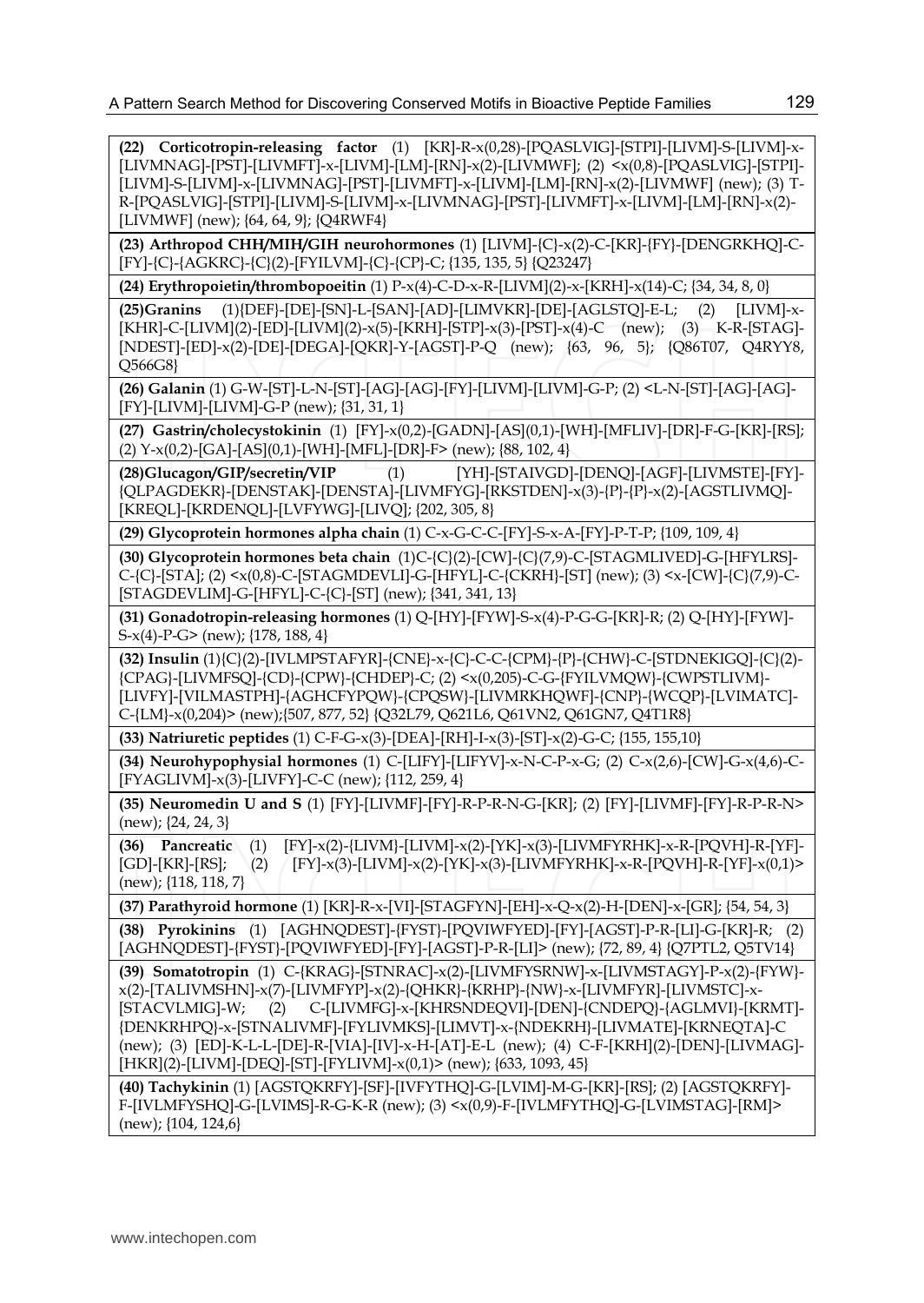**(41)Urotensin II** (1) C-F-W-K-Y-C (identical); {30, 30,1}

**(42) Endothelin** (1) C-{C}-C-{C}(4)-D-{C}(2)-C-{C}(2)-[FY]-C; {50, 104, 2}

**(43) Agouti** (1) C-{C}(6)-C-{C}(6)-C-C-{C}(2)-C-{C}(2)-C-{C}-C-{C}(5,6)-C-{C}-C-{C}(6,9)-C; (2) C- {C}(6)-C-{C}(6)-C-C-{C}(2)-C-{C}(2)-C-{C}-C-{C}(5,6)-C-{C}-C-{C}(0,8)> (new); (3) C-{C}(6)-C-{C}(6)-C-C-{C}(2)-C-{C}(2)-C> (new); (4) C-{C}(6)-C-{C}(6)-C-C-{C}(2)-C-{C}(2)-C-{C}-C-{C}(5,6)-C(0,1)> (new); {37, 37, 7}

#### **Antimicrobial**

**(44) Cecropin** (1) W-[KDN]-{QNDEGAKRW}-[FYGA]-K-[KRE]-[LIVM]-E-[RKHAGN]-x-[AGVI]; (2) [GS]-[WRKHG]-[LIVMST]-[KRST]-K-{QNDEGAKRW}-[FYGA]-K-[KRED]-[LIVM]-E-[RKHAGN]-x- [AGVI] (new); {96, 96, 3} {Q5TWE5}

**(45) Mammalian defensins** (1) C-{C}-C-{C}(3,5)-C-{C}(6)-{CP}-[GARKSTW]-x-[SC]-{C}(6,10)-C-C; (2) C-[PR]-x-C-x(2,5)-C-x(2)-C-[PQ]-x-C-[PQ]-x-C (new); {119, 145, 5}

**(46) Arthropod defensins** (1) [CG]-x(0,1)-{C}-{CQ}-[HNSEDRY]-C-x(3)-{C}(0,1)-[GR]-{A}-x- [GRQAY]-[GAL]-x-C-{FY}-x(3,4)-C-{C}-C; (2) [CG]-x(0,1)-{C}(2)-[HNSEDRY]-C-x(3)-{C}(0,1)-[GR]- {A}-x-[GRQAY]-[GAL]-x-C-{FY}-x(6)-C-{C}-C (new); {103, 105, 7}; {Q6XD83}

**(47) Cathelicidins** (1) Y-{LIVM}-[EDQN]-[AVI]-[LMVI]-{HKRG}-[RKHQ]-A-[LIVMA]-[DQGEN]-x- [LIVMFY]-N-[DEQ]; {58, 58, 0}

#### **Toxin**

**(48) Snake toxins** (1) C-{CKRPL}-x(0,2)-C-[PRTFG]- {C}(5)-x(0,6)-C-C-{P}-x-[PDEN]-x-C-[NDEY]; {352, 352, 20}

**(49) Myotoxins** (1) K-x-C-H-x-K-x(2)-H-C-x(2)-K-x(3)-C-x(8)-K-x(2)-C; {15, 15, 0}

**(50) Scorpion short toxin 1** (1) C-{C}(4,5)-C-{PC}-{CQ}-{C}-C-x(3)-{C}-{CPWA}-x(1,4)-[GASEDN]- [KRAVISNDE]-C-[VIMQTDK]-[NG]-x(1,2)-{P}-C-[HKRDENVI]-C; {77, 77, 6}

**(51) Alpha-conotoxin** (1) < x(0,35)-{C}(15)-C-C-[SHYNDE]-{C}(2,3)-C-{C}(3,7)-C-{C}(0,12)>; (2) <{C}(0,14)-C-C-[SHYNDE]-{C}(2,3)-C-{C}(3,7)-C-[G>]> (new); {34, 34, 1}

**(52) I-superfamily conotoxin** (1) C-{C}(6)-C-{C}(5)-C-C-{C}(1,3)-C-C-{C}(2,4)-C-{C}(3,10)-C (identical); {37, 37, 0}

**(53) Mu-agatoxin and spider toxin SFI** (1) C-{C}(2)-[DEKR]-{C}(3)-C-{C}(4,7)-C-C-{C}(2,4)-C-{C}-C-  ${C}(4,15)-C-{C}$ -C-x(0,10)>; {36, 36, 2}

**(54) Omega-atracotoxin (ACTX)** (1)C-[IT]-P-S-G-Q-P-C (identical); (2)C-C-[GE]-[ML]-T-P-x-C (identical); {13, 13, 0}

**(55) Ergtoxin** (1) C-{C}(5)-C-x(8)-C-{C}(2)-C-C-x(9)-C-x(4)-C-{C}-C {25, 25, 0}

Table 1. The conserved peptide patterns similar to PROSITE signatures.

#### **Cytokines and growth factors**

**(1) Interferon gamma** (1) [RHSG]-[KRQ]-A-[AGFYLIVM]-x-[DE]-[LIVFY]-{QPAG}-x-[VI]-[VMLIY]- {LVIM}-x(1,4)-L-[STAGPKRLIVM]-{Q}-x(1,9)-[AGKR]-[KR]-R; (2) [RHSG]-[KRQ]-A-[AGFYLIVM]-x- [DE]-[LIVFY]-{QPAG}-x-[VI]-[VMLIY]-{LVIM}-x(1,4)-L-S-P-x(1,7)>; {91, 91, 44}

**(2) Interleukin\_3** (1) [CVLIM]-[LIVM]-P-x-[AGPST]-x(2)-[STAGDENRKH]-x(12,14)-[DE]-F-[RKQ]- {NDEAGQST}-K-L; {20, 20, 0}

**(3) Interleukin\_5** (1) [HDE]-x(2)-C-x(3)-[IVLM]-F-x-G-[LIVMST]-x(2)-L-x-[NST]; {23, 23, 1}

**(4) Interleukin\_12 alpha** (1) [KRHE]-[LM]-C-x(2)-[LM]-[KRHQ]-[AG]-x(3)-R-x(2)-T-x(2)-[KR]-x(3)-Y- [LMIV]; {34, 34, 7}

**(5) Interleukin\_15**(1)C-{C}(4)-[LM]-{C}-C-[FY]-[LIVFYQ]-x-[DE]-[LIVM]-x(2)-[LIVM]-x(2)-[ED]; {44, 44, 1}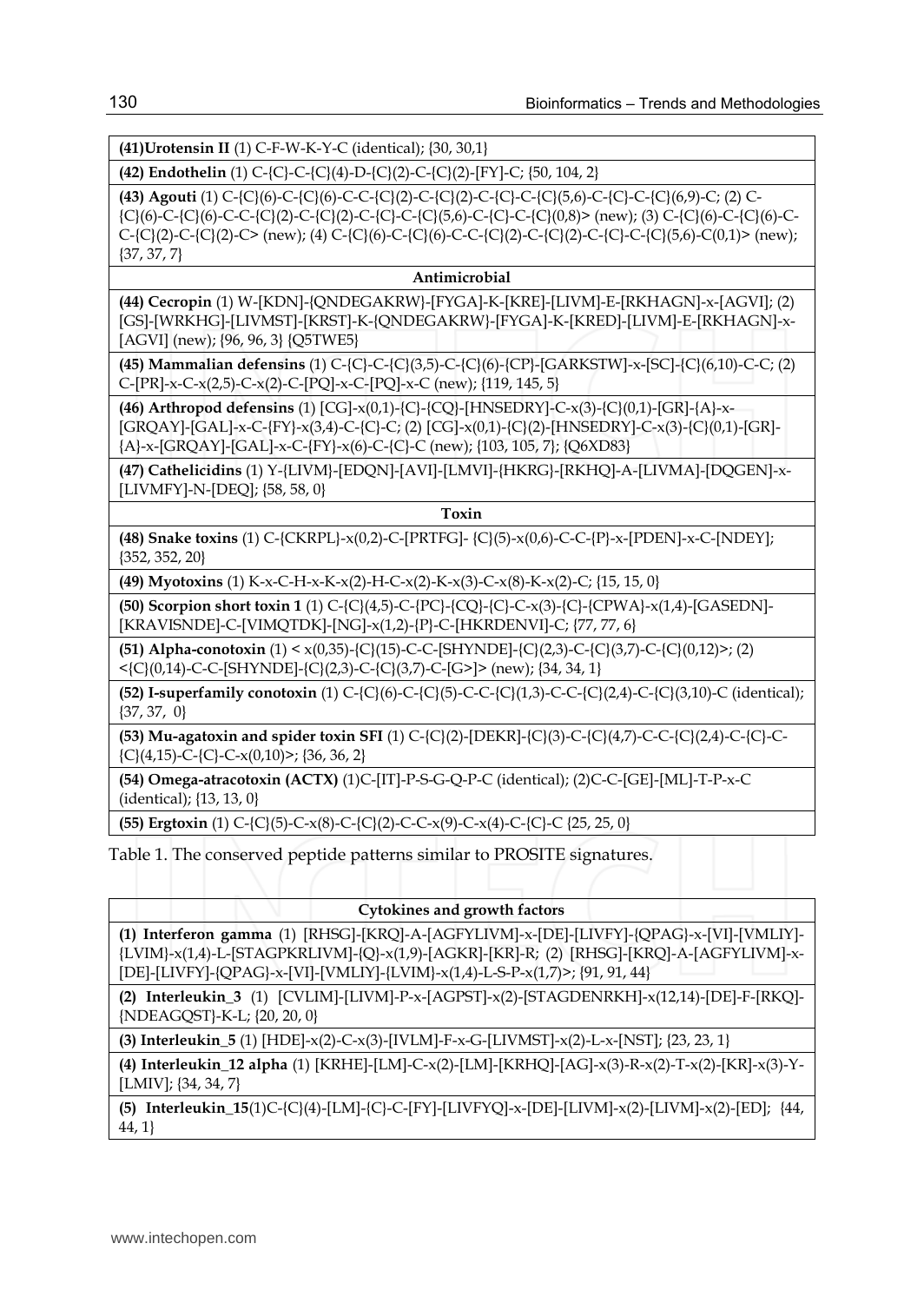**(6) Interleukin\_17** (1) [RLM]-{QKR}-[PS]-{P}-x-[LIVMFY]-{RKH}-{CP}-[AS]-x-Cx-[CHKRNDESTFY] x-[GRKHFY]-C-[LIVM]; {47, 47, 4}

**(7) Interleukin\_18** (1) [EQ]-[SY]-S-[SL]-x(2)-[GS]-x-[FY]-L-[AST]-[CF]; {41, 41, 3}

**(8) Receptivity factor** (1) L-[LIVMPAG]-x(2)-[YF]-[LIVM]-x(2)-[QLIVM]-[GA]-x-P-[LIVMFY]-x- [DENHKRLIVM]-[PAG]-[DEAGST]-[FY]; {204, 204, 0}

**(9) GMF-beta** (1) [FY]-[LIVM](2)-x-[STAG]-[FYWH]-x(5)-[DE]-x(5)-P-[LIVM]-x(2)-[LIVM]-[FYWN] x(2)-P; {29, 29, 1}; {Q9VJL6, Q29NM1}

**Hormones**

**(10) ACTH\_domain and opioid neuropeptides** (1) K-R-[YF]-G-G-F-[LIVMT]-[STGKRIV]- [AGKRSTLIVMPY]; (2) K-R-[YF]-G-G-F-[LIVMT]>; (3) K-[KN]-[YF]-G-G-F-M-[KR]; (4) <[YF]-G-G-F- [LIVMT]-[STGKRIV]-[AGKRSTLIVMPY]; (5){CFYWHM}-Y-x-[MIVSTFY]-{FY}-H-F-R-W; (6) <Y-x- [MIVSTFY]-{FY}-H-F-R-W; {397, 1045, 4}

**(11)FMRFamide and related neuropeptides** (1){LCFY}-{LCFYQWST}-{LCFYQWH}- {LCDEFYKRQW}-[LVMI]-[MLIV]-R-F-G-K-R;(2){LCFY}-{LCFYQWSTLIVM}-{LCFYQWHKR}- {LCDEFYKRQWLIVM}-[LM]-[MIV]-R-F-GR-[ASPD]-{LCFYHKR}-{LCQST};(3)<x(0,8)-[LVMI]- [MLIV]-R-F>;(4){CLIVM}-{CAGLIVMW}-{QCFYLW}-[FY]-[MLIV]-R-F-G-K-R; (5){CHIV}-x-{CQN}- {HIV}-{CLIVMY}-{CAGLIVMW}-{QCFYLWIV}-[FY]-[MLIV]-R-F-G-R-[DNESTAG];(6)<x(0,9)-[FY]- [MLIV]-R-F>;(7)[AGED]-[LIVMFY]-Q-G-R-F-G-R-[DEN];(8)P-[AGST]-[LIVM]-R-[MLIV]-R-F>;(9)N-Q-[VI]-R-F-G-K-R; (10) [STG]-[LVMI]-F-R-F-G-K-R; (11)[RD]-[QPH]-F-[FY]-R-F-G-[KR]-{FWYL}; (12)[RD]-[QPH]-F-[FY]-R-F>; (13)R-P-[VI]-G-R-F-G-[KR]-[RS]; (14)S-A-[LM]-A-R-F-G-[KR]-[RS]; (15)[PQ]-[HL]-[LMFY]-R-G-R-F-G-R; (16 )[STNFYH]-[LQ]-PQ-R-F-G-[KR]-{LC}; (17)F-M-[NH]-F-G-K-R; (18)[AGNQ]-[GLE]-P-[LI]-R-F-G-[KR]-{QLIVMAG}; (19)P-[RK]-P-L-R-F-G>; (20)[FL]-G-T-M-R-F-G-[KR]-[RS]; (21)Q-[WL]-[LMIV]-[AGKRST]-G-R-F-G-[KR]; (22)[GA]-[GA]-[FY]-[ST]-[FY]-R-F-G- [RK]; (23)[GA]-[GA]-F-[ST]-[FY]-R-F>; {214,605,2}; {Q7YWT6, Q622X3,Q61P51, Q616K2, Q613X6, Q21656, P34405, Q60ZQ9, Q618S3, Q620F8, Q620P9, Q7PUD4, Q618T6, Q705J7, Q3SXL4, Q3KNG4, Q60YH4, Q622X1, Q28Z02, Q297C5, Q28Z02}

**(12) Neuropeptide-like protein**\* (1) G-M-Y-G-G-[FYW]-G-R; (2) A-Q-[FW]-G-Y-G-[GY]-x(2)- [KRFYG]; (3) G-[FYW]-G-G-Y-G-G-Y-G-R-G; (4) P-L-Q-F-GK-R; (5) [STRIV]-M-S-F-G-K-R; (6) [AGIV]-M-[AG]-F-G-K-R; (7) [DE]-K-R-G-G-A-R-A-[FYLIVM]; (8) R-x-G-[FML]-R-PG-K-R; (9) [RFYM]-[AGTR]-F-A-F-A-K-R; {33, 84, 7}; {Q60NA1, Q619H9, Q624T4, Q61BN3, Q627I5, Q60MJ8, Q625G9, Q622L1, Q622L2}

**(13) Wamide neuropeptides**\* (1) [QRKED]-{P}-[KRPQN]-[IVP]-G-[LM]-W-G-R-[RDESA]; (2) [ANPRKQ]-x-[AGLQP]-[RHKLIVP]-G-[LM]-W-G-K-R; (3) K-[KR]-x(1,5)-W-x(6)-W-G-[KR]-R; {10, 86, 1} {Q7Q4X3, Q8T3G1, Q60TK2, Q2LZG9}

**(14) Thyroliberin** (1)[KR]-[HKR]-Q-H-P-G-[KR]-R; {12, 78, 1}

**(15) Neurotensin/neuromedin N** (1)[KR]-[IVTRK]-P-Y-I-L-K-R; (2) [KR]-[IVTRK]-P-Y-I-L>; {14, 24, 0}

**(16)Allatostatin**\* (1) [KR]-R-{NCKRFY}-x(0,11)-[FY]-[DENAGST]-[FY]-G-[LIVM]-G-[KR]-R; (2) <x(0,11)-[FY]-[DENAGST]-[FY]-G-[LIVM]>; (3) [KR]-R-x(0,3)-[FY]-[DENAGST]-[FY]-G-[LIVM]>; {52, 222, 3}; {Q7QAG2, Q29BZ8}

**(17) Egg-laying hormone** (1) K-R-R-[LIVM]-R-F-[HNY]-[KR]-R; (2) P-R-[LIVM]-R-F-[HNY]- [PSTDEN]-x-[KRG]-[KR]-[KR]; (3) P-R-[LIVM]-R-F-[HNY]-[PSTDEN]-x(1,2)>; {21, 32, 2}

**(18)Periviscerokinin** (1)<x(0,1)-[AG]-x(0,3)-[GS]-[LIVM]-[LIFY]-x-[FYAMV]-[AGPM]-R-x>;{59, 59, 0}

**(19) Somatostatin** (1) C-[KRM]-[NSIV]-[FY]-[FY]-W-[KRDE]-[STG]-x-[ST]-x-C; {71, 71, 2}

**(20) Orcokinin**\* (1) [KR]-R-N-F-[DE]-[DE]-[IV]-[DE]-[KR]; (2) <N-F-[DE]-[DE]-[IV]-[DE]-[KR]; {3, 22, 0}; {Q7Q025, Q7QNH4, Q9W1F8, Q292P8}

**(21) Allatotropin**\* (1)N-x(4)-[STIV]-A-R-G-[FY]-G-[KR]-R; (2)N-x(4)-[STIV]-A-R-G-[FY]>; {15, 18, 1}; {Q7QKW9, Q7PZX1}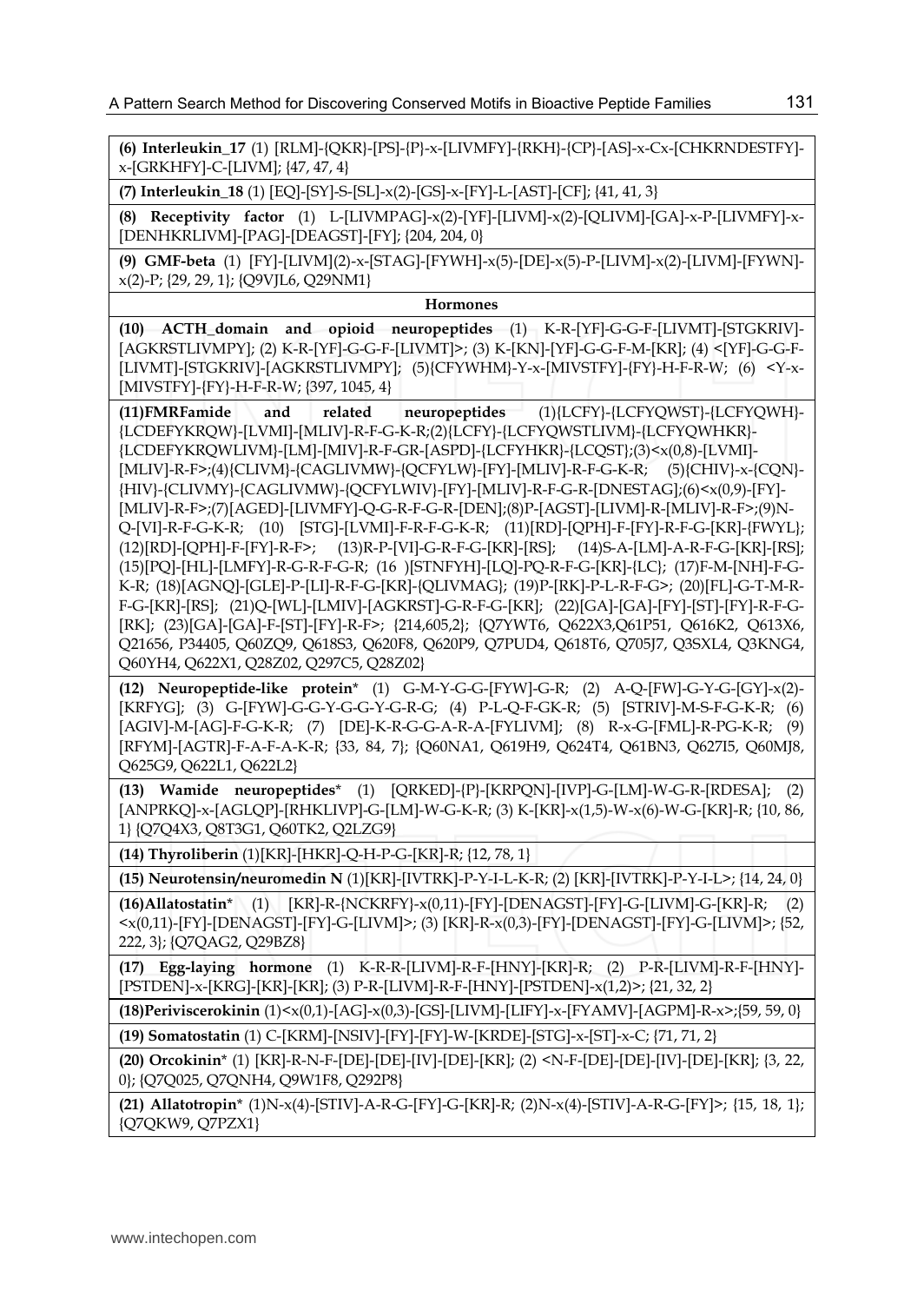**(22) Ghrelin and Motilinrelated peptide** (1) G-[STL]-[ST]-F-[LIVM]-[ST]-P-x(0,1)-[AGSTDE]- [FYQHM]-[QRK]; (2) [FY]-[VILM]-P-x-[FY]-[TS]-x(2)-[DE]-[LIVM]-[QRK]-[RK]-x-[QRK]-[ED]-[KR]; {68, 68, 12}

**(23) ADM** (1) [AG]-C-{P}-x-[AGFY]-[STMLIV]-C-[AGQIVT]-[VMLIFYHKR]-[QH]-x-[LIVM]; {23, 23, 1}; {Q4RDH7, Q6IFS9}

**(24) Hepcidin**\* (1) C-[CGW]-x-C-C-{C}(4,5)-[CG]-G-x-C-C; {44, 44, 1}; {Q4RUL1, Q4RUL2}

**(25) Achatin**\* (1) K-R-G-F-[AGF]-[DG]-K-R; (2) <G-F-[AGF]-[DG]>; {5, 20, 0}

**(26) Cocaine- and amphetamineregulated transcript protein** (1) C-x-C-x(5)-C-x(3)-[LIVM]-L-K-[C>]; {11, 11, 2}; {Q4RMR3, Q568S2, Q68EU1, Q4SGG2, Q4T695, Q4TBI3}

**(27)Bradykinin** (1) P-[PAT]-G-[FW]-[ST]-P-[FL]-R; {58, 84, 7}; {Q5XJ76}

**(28) GBP/PSP1/paralytic** (1) N-[FY]-x(2)-[GA]-C-x(2)-[GA]-[FY]-x-[RK]-[TS]-x-[DE]-[GA]-[RK]-C- [KR]-x-[TS]; {18, 18, 0}

**(29) Stanniocalcin** (1) C-L-x(2,6)-[GA]-C-x(2,5)-F-x-C-x(4)-[ST]-[CS]; {45, 45, 1}

**(30) Resistin** (1) C-x-C-x(3)-C-x(2)-W-x(7)-C-x-C-x-C-x(4)-W-x(4)-C-C; {22, 22, 2}

**(31) Pro-MCH** (1) [RK]-R-x(2,6)-[LMIV]-x-C-[MLIV](2)-[GA]-[RK]-[VLIM]-[FY]-x(2)-C-W; (2) R-[ED] x(2)-[DE](3)-N-[ST]-[AG]-x-[FY]-[PK]-[IV]-[GD]-[RK]-R; {29, 39, 4}

**(32) Pigment dispersing hormone** (1) K-R-N-[ST]-[DEGA]-[LIVM](2)-N-[STAG]-[LIVM](2); (2) <N- [ST]-[DEGA]-[LIVM](2)-N-[STAG]-[LIVM](2); {21, 21, 1}; {Q298P6}

**(33) Orexin** (1) [HQ]-A-A-G-[IV]-L-T-[LIVM]-G-[KR]-R; (2) [HQ]-A-AG-[IV]-L-T-[LIVM]>; {11, 18, 0}

**(34)Leucokinin**\* (1) [PQAGSTKRH]-x-F-[HYN]-[AGSP]-W-[GA]-G-K-R; (2) <x-[PQAGSTKRH]-x-F- [HYN]-[AGSP]-W-[GA]>; {11, 11, 0}; {Q60MR3, Q8MNU5}

**(35)Myomodulin**\* (1) [LIVM]-[HQPST]-M-L-R-L-G-K-R; {3, 29, 0}

**(36)Nitrophorin** (1) C-[ST]-x(9,10)-[KRH]-x(2)-[FYW](2)-x(3,4)-[FYW](2)-x-[TS]-x-[FY]-x(4,5)-[PTS]; {11, 11, 1}

**(37)Prokineticin** (1) Q-C-x(4)-[CFY]-C-x(2)-[ST]-x(3)-[KR]-x-[LIVM]-[RK]-x-C-x-P-x-[GA]-x(2)-[GA] x(2)-C-[HYF]-P; {35, 35, 1}

**(38) Leptin** (1)L-x-[VIT]-[FY]-[QRH]-[QKA]-[IV]-[LIVMH]-x-[SNG]-[LM]-[PHQS]; {68, 68, 13}

#### **Antimicrobial**

**(39)Bombinin** (1) K-R-[LIVM](2)-G-P-[LIVM](2)-x(2)-[VILM]-[STG]-x(2)-[LIVM]-x(2)-[LIVM](2); (2) <[LIVM](2)-G-P-[LIVM](2)-x(2)-[VILM]-[STG]-x(2)-[LIVM]-x(2)-[LIVM](2); (3) [SG]-IG-x(0,3)-[LIV] x(2,7)-K-[STAGIV]-[AGFYIV]-[LIVF]-[KR]-[GAC]-[AGFYL]-[AGLVIM]-[KRN]; {59, 110, 0}

**(40) Brevinin, Dermaseptin, Aurein, Caeridin, Caerin, Dahlein, Temporin Ponericin and Uperin**  (1) <x(7)-{C}(2)-x(0,68)-C-[KSTAGLVE]-[LIVA]-[STAKYD]-[KRYGN]-[KRDESTQLG]-C>; (2) C- [KSTAGLVE]-[LIVA]-[STAKYD]-[KRYGN]-[KRDESTQLG]-C-R-x>; (3) <[DGA]-[LIVF]-[LIVMFW]- [DNESAGQKPLM]-[STLIVMKFAGDN]-[LVIMAGTF]-[KRAGSTVIL]-[KRHDENGASTQ]- [LIVMAGKFYSTW]-[IVLMAGFKRH]-[AGKRHSTDENQLIV]-{W}-x(0,2)>; (4) <[DGA]-[LIVF]- [LIVMFW]-[DNESAGQKPLM]-[STLIVMKFAGDN]-[LVIMAGTF]-[KRAGSTVIL]- [KRHDENGASTQ]-[LIVMAGKFYSTW]-[IVLMAGFKRH]-[AGKRHSTDENQLIV]-{W}-{CP}(2) x(0,35)>; (5) <x(0,45)-{QAGR}-{FYLQKRST}-K-R-[DGA]-[LIVFW]-[LIVMFW]-[DNESAGQKPLFM]- [STLIVMKFAGDN]-[LVIMAGTFY]-[KRAGSTVIL]-[KRHDENGASTQ]-[LIVMAGKFYSTW]- [IVLMAGFYKRH]-[AGKRHSTDENQLIV]-{W}-x(0,37)>; (6) <x(0,1)-[FIVLM]-[LIVMFYST]-[PGAQ] x-[LIVMFY]-[AGSTIVLM]-[KRSTNDEMLIV]-[LIVMAGFY](0,1)-[LIVMAG](0,1)-x(0,2)-[GKRDEST]- [LIVM](2)>; (7) K-R-[FIVLM]-[LIVMFYST]-[PGAQ]-x-[LIVMFY]-[AGSTIVLM]-[KRSTNDEMLIV]- [LIVMAGFY](0,1)-[LIVMAG](0,1)-x(0,2)-[GKRDEST]-[LIVM](2)-G-K>; {278, 310, 25} **(41) Dermorphin** (1) K-R-Y-A-F-x-[YVLI]-[PVILM]-x-[RG];(2) <Y-A-F-x-[YVLI]-[PVILM]-x>; {6, 22, 0} **(42)Termicin**\* (1) C-x(4)-C-W-x(2)-C-x(12)-C-x(4)-C-x-C; {21, 21, 0}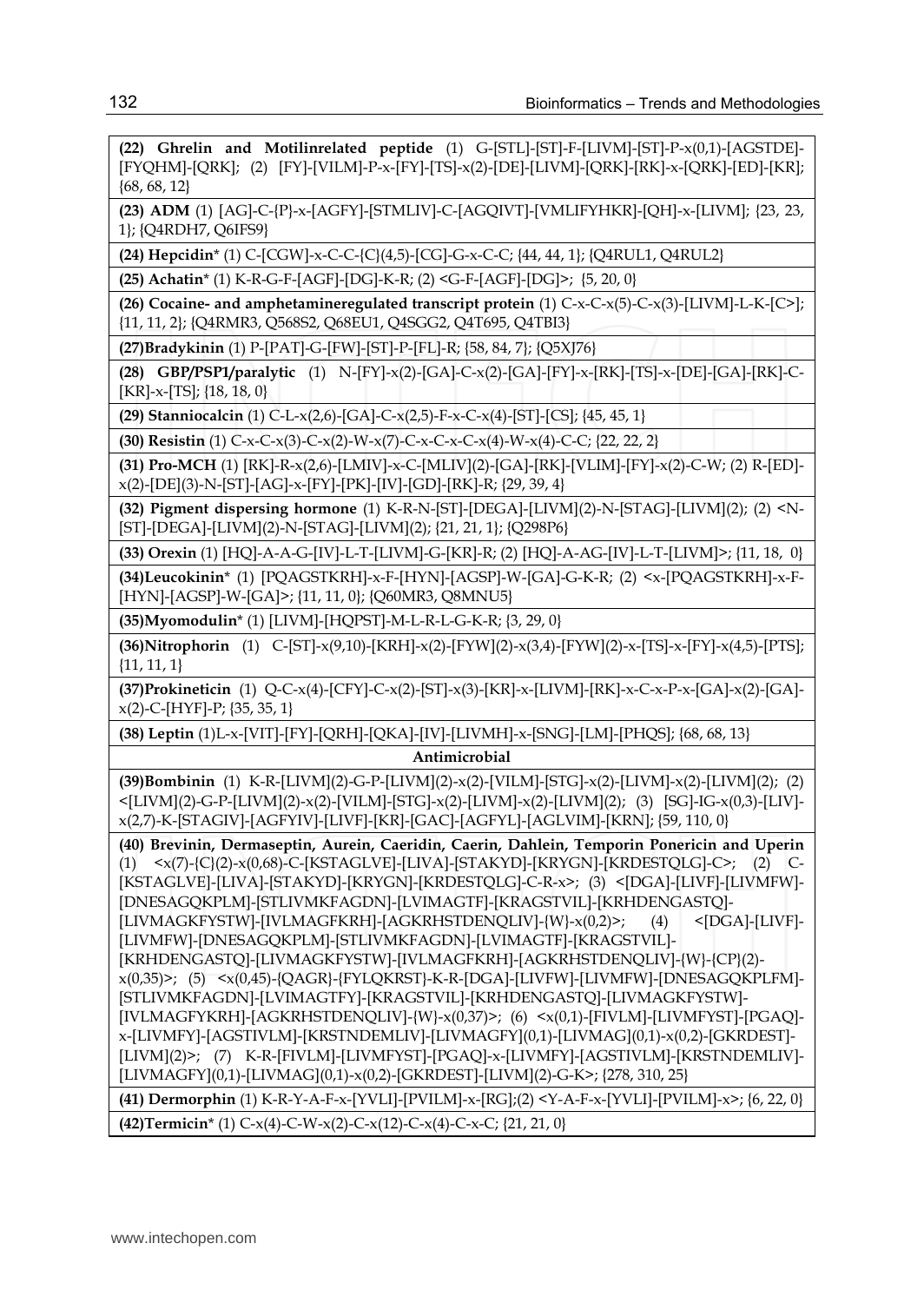**(43)Liver-expressed antimicrobial** (1) [KR]-P-x(4)-C-x(5)-C-x(3)-[LIVM]-C-[KR]-x(2)-[RKHQ]-[CQ]; {15, 15, 0}; {Q4SXZ9, Q5M9I7}

**(44) Penaeidin** (1) [CR]-x(1,3)-C-{C}(2)-[LIVM]-{C}(7)-[CYF]-[CST]-{C}(3)-[GA]-x-C-C; {40, 40, 0}

**(45) Ceratotoxin**\* (1) [ST]-[LIVM]-[GA]-[ST]-[AG]-x-[KR]-[KR]-[AG]-[LIVM]-P-[LIVM]-[AG]-[KR](2); {10, 10, 3}

**(46)Attacin** (1) [GTS]-[AGVMLI]-[AGFYST](0,1)-[FYLIV]-[AGDEL]-{GMQWKRHNDE}-{PKR}- [NKG]-[ADENHIV](0,1)-[NDEKR](0,1)-[GSR]-[HFL]-[GAS]-[GAL]-[STAED]-[LIVM]-[TSMQ]- [KRHDNEGA]-[TSEAG]-[HKRQGT] (2) Y-x-Q-[KRH]-L-[PG]-G-P-Y-G-N-S-x-P; {50, 50, 1}; {Q290V6, Q291C0, Q295K8, Q29QF8, Q29QG5}

**(47)Beta-defensin** (1) <x(0,79)-{WP}-x-C-{C}-{CP}-{CW}-{CA}-{C}(0,4)-C-{CP}-{C}-{CW}-{C}(0,2)-C-  ${C}(3)-{C}(2)-{C}(2)-{C}(2)-{C}(2)-{C}(1,5)-C-{C}(0,3)-{C}(4)-C-C-{C}DENFWYP-x(0,128)$ ; {326, 326, 13}; {Q32P86, Q2XXN6, Q2XXN7, Q2XXN8, Q2XXN9}

**(48) 4 kDa defensin**\* (1) G-[CGA]-P-x(2)-[HQP]-x(2)-[CRK]-[DE]-x-[HP]-[CRWK]-[KR]-G- [MLIVEDN]; {27, 27, 0}

**Toxin**

**(49)Conotoxin scaffold III/IV, muconotoxin and M conotoxin** (1) <x(0,62)-{C}-x(2)-{C}(10)-C-C- {C}(2,6)-C-{C}(2,5)-C-{C}(1,5)-C-{C}(0,3)-C-{C}(0,3)>; (2) <{C}(0,9)-C-C-{C}(2,6)-C-{C}(2,5)-C-{C}(1,5)- C-{C}(0,1)-C-{C}(0,3)>; {62, 62, 0}

**(50)Conotoxin scaffold IX and tau conotoxin** (1) <x(0,49)-{C}(12)-{CDEFY}-{C}(2)-C-C-{C}(4,7)-C-  ${C}(0,2)$ -C-{C}(0,9)>; (2) <{C}(0,14)-C-C-{C}(4,7)-C-{C}(0,2)-C-{C}(0,9)>; {80, 80, 1}

**(51)Conotoxin scaffold VI/VII, four-loop conotoxin, Spider potassium channel inhibitory toxin, O superfamily** (1) <x-{PA}-x(0,17)-{C}(0,21)-{C}(2)-{CQ}-{C}(11)-{CI}-{CP}-{C}-{CH}-C-{C}(3,6)-C-{QC}- {C}(3,9)-C-C-{C}(2,8)-C-{CQ}-{C}(2,9)-C-{C}(0,9)>;(2)<{C}(0,16)-{CQ}-C-{CI}-{C}(2,5)-C-{QPC}-{C}- {CY}(2)-{C}(0,6)-C-C-{C}(2,8)-C-{CQ}-{C}(2,9)-C-{C}(0,9)>; (3) <C-{CI}-{C}(2,5)-C-{QPC}-{C}-{CY}(2)- {C}(0,6)-C-C-{C}(2,8)-C-{CQ}-{C}(2,9)-C-{C}(0,9)>; {408, 408, 25}

**(52) Scorpion toxin** (1) [CKDEN]-{C}(3)-[CI]-{CDEN}-{C}(2)-C-{C}(3)-C-{C}(6,10)-G-{C}(1,2)-[CF]-x- {C}(3,11)-C-[WYF]-C; (2) [CKDEN]-{C}(3)-[CI]-{CDEN}-{C}(4,9)-C-{C}(3)-C-{C}(6,10)-G-{C}(1,2)-[CF] x-{C}(3,11)-C-[WYF]-C; {223, 223, 14}; {Q2TSD9}

**(53) Scorpion short toxin 2** (1) C-x-P-C-x(10)-C-x(2)-C-C-x(5,7)-C-x(2,3)-Q-C-LIVM]-C; {14, 14, 0}

**(54) Anenome neurotoxin** (1) C-x-C-{C}(4)-P-x(6,8)-G-x(5,13)-C-x(6,9)-C-x(6,9)-C-C; {25, 25, 0}

**(55) Melittin** (1) [LIVM]-[GA]-x(2)-[LIVM]-[KR]-[LIVM]; (2)-x(3)-[LIVM]-P-x-[LIVM](2)-x-W- [LIVM]; {11, 11, 0}

Table 2. The novel conserved peptide patterns.

Note: each family is described in the following items: (1) the name of the family; (2) all identified patterns; patterns marked with 'identical' are completely identical to their PROSITE counterpart and the ones marked as 'new' are novel to PROSITE in Table 1; (3) the number of true positive peptide or precursor proteins, the number of matches to the pattern, and the number of false negative hits, all these numbers are in a bracket; (4) if there are novel putative peptides or precursors predicted by the patterns of the family, they are listed in a second bracket.

## **6. Case study**

Patterns respectively representing the family of opioid and POMC-derived peptides as well as the FMRFamide and related neuropeptides (FARPs) are here shown as test cases in order to provide insights into the conserved sequence characteristics in many know peptide families and how the peptide patterns deduced based on these characteristics perform.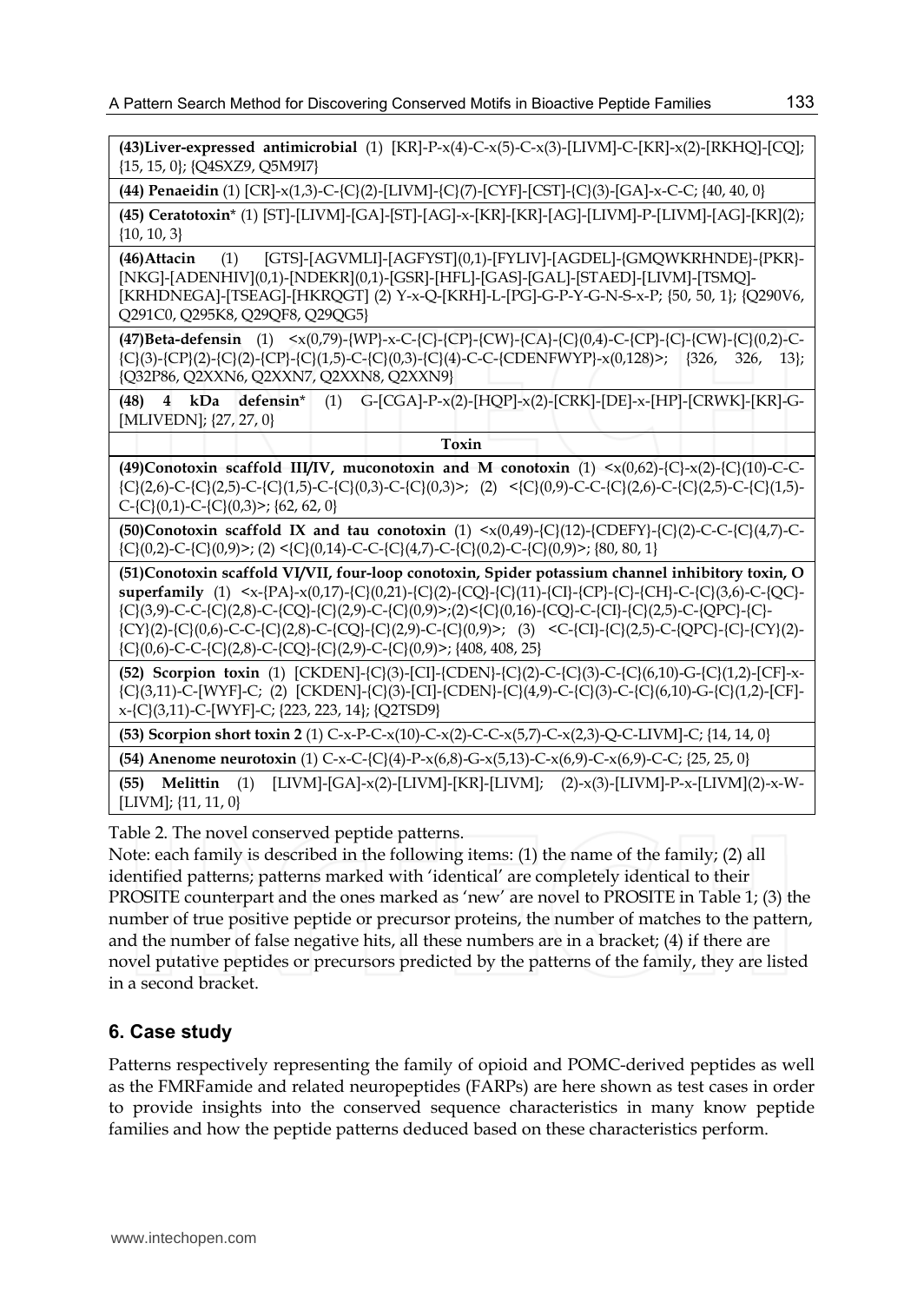## **6.1 Opioid and POMC-derived peptides**

The family includes subfamilies of opioid peptides and pro-opiomelanocortin (POMC) proteins, and proteins in this family vary in length ranging from large precursors with a few hundred amino acids, e.g. Q805B5 in *Chimaera phantasma* (325aa), to short peptides or partial sequence fragments, e.g. Q7M2Z6 in Sheep (13aa).

## **6.1.1 The subfamily of opioid peptides**

Opioid peptides are neuropeptides that are involved in pain control mechanisms in vertebrates, and they consist of proenkephalin (PENK), nociceptin (PNOC) and prodynorphin (PDYN) (Comb et al., 1982). The 41-column PROSITE pattern PS01252 'Cx(3)-C-x(2)-C-x(2)-[KRH]-x(6,7)-[LIF]-[DNS]-x(3)-C-x-[LIVM]-[EQ]-C-[EQ]-x(8)-W-x(2)-C'

matches 39 Uniprot proteins. However, 92 remaining sequences from the subfamily are disregarded; including nine full peptide precursors e.g. zebrafish Q7T3L0 and 83 peptides or sequence fragments e.g. human Q9BYY3.

The subfamily is also described by a 71-column Pfam motif PF01160. When querying this motif against all proteins in the subfamily by means of 'both global (ls) and fragment (fs)' search modes (http://www.sanger.ac.uk/Software/Pfam/search.shtml), 78 precursors are singled out. But, the other 53 opioid proteins, e.g. cat Q28409, zebrafish Q8AX66 and Q9W687 from *Acipenser transmontanus*, cannot be recognized by the Pfam motif with a score higher than a gathering threshold.

A further investigation into the proteins missed by the Pfam motif is conducted by comparing them with all proteins in the non-redundant protein sequence database nr using BLAST (http://www.ncbi.nlm.nih.gov/BLAST). The alignments with Q28409 (Fig. 2) reveal that, while the similarities between the two Mammal precursors Q28409 and P01210 are conserved along the entire sequences, the resemblances between Q28409 and Q8AX66/Q4RIZ7 from the remote phylum of Actinopterygii are confined to a limited region identified as '[KR]-[KR]-Y-G-G-F-[ML]-[KR]-[KR]'. The few highly conserved amino acids are also observed from the alignments between Q9W687 and Q5Y3C6 from Chondrichthyes and Q6SYA7 from Dipnoi (Fig. 3). However, this conserved region is too short to produce a significant score, and therefore BLAST comparison alone will fail to detect the limited similarity preserved among the distant homologues with a critical confidence level.

The existing PROSITE pattern and the Pfam motif both characterize only the conserved Nterminal region of the peptide precursors, they are thus not sufficient in identifying all short bioactive opioid peptides or sequence fragments which are cleaved from their large precursors and do not carry the N-terminal part of the proteins, but nevertheless bring the crucial conserved peptide sequence region with them and preserve the fundamental function of the peptide subfamily. Therefore, although the sequences, e.g. Q28409, Q8AX66 and Q9W687, cannot be identified by the existing motifs, they all share the pattern '[KR]- [KR]-Y-G-G-F-[ML]-[KR]-[KR]' from our 'PeptideMotif' database. The pattern, which is derived from the bioactive peptide sequences, could be more functionally conserved and more performable in identifying opioid peptides or entire precursor proteins.

## **6.1.2 The subfamily of POMC-derived peptides**

The subfamily shares similar peptide sequences with opioid precursors, but also contains other non-opioid peptides such as ACTH and alpha-MSH, which are involved in the stress response and stimulate corticosteroid release (Arends et al., 1998).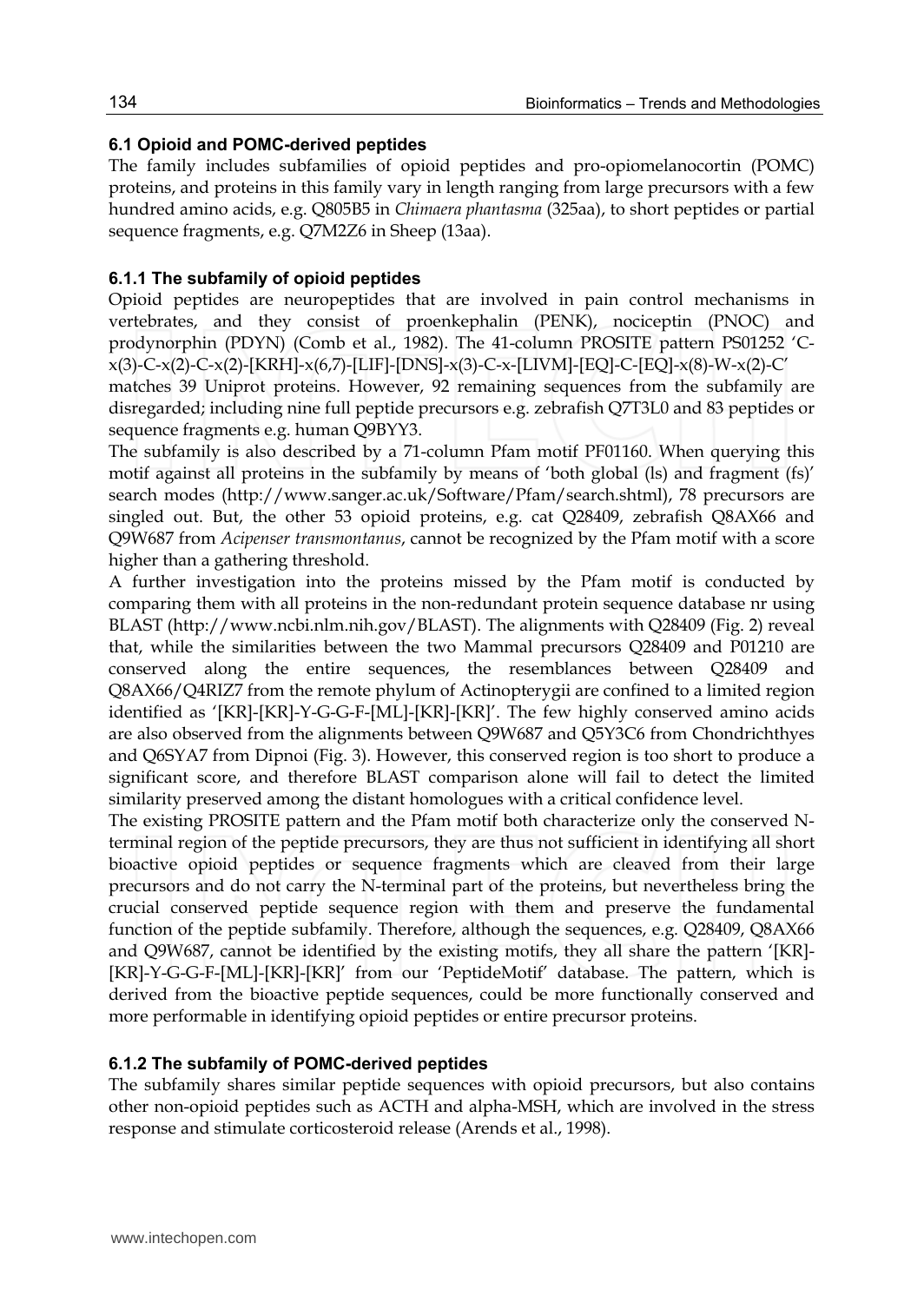Query=Q28409|PENK\_FELCA Proenkephalin A-Felis silvestris catus(Mammalia) Length=187 > P01210|PENK\_HUMAN Proenkephalin A precursor - Homo sapiens **(Mammalia)** Length=267 Score = 429 bits (1004), Expect = 1e-118 Query WETCKEFLKLSQLEIPQDGTSALRESS-PEESHALRKKYGGFMKRYGGFMKKMDELYPQE WETCKE L+LS+ E+PQDGTS LRE+S PEESH L **K+YGGFMKRYGGFMKK**MDELYP E Sbjct WETCKELLQLSKPELPQDGTSTLRENSKPEESHLLAKRYGGFMKRYGGFMKKMDELYPME Query PEEEAP-AEILAKRYGGFMKKDAEEEEDALASSSDLLKELLGPGETETAAAPRGR----- PEEEA +EILA**KRYGGFMKK**DAEE+ D+LA+SSDLLKELL G+ R R Sbjct PEEEANGSEILAKRYGGFMKKDAEED-DSLANSSDLLKELLETGDN------RERSHHQD Query ---DDEDVSKSHGGFMRALKGSPQLAQEAKMLQKRYGGFMRRVGRPEWWMDYQKRYGGFL ++E+VSK +GGFMR LK SPQL EAK LQ**KRYGGFMRR**VGRPEWWMDYQ**KRYGGFL** Sbjct GSDNEEEVSKRYGGFMRGLKRSPQLEDEAKELQKRYGGFMRRVGRPEWWMDYQKRYGGFL Query KRFADSLPSDEEGESYS **KR**FA++LPSDEEGESYS Sbjct KRFAEALPSDEEGESYS > Q8AX66|Q8AX66\_BRARE Proenkephalin (Fragment) - Brachydanio rerio (**Actinopterygii**) Length=216 Score = 140 bits  $(324)$ , Expect = 9e-32 Query KKYGGFMKRYGGFMKKMDELYPQEPEEEAPAEILAKRYGGFMKKDAE----EEED----- **KKYGGFMKR** +E L **KRYGGFMKK** AE E ED Sbjct KKYGGFMKR---------------------SESLIKRYGGFMKKAAEFYGLESEDVDQGR Query ALASSSDLLKELLGP-----GETETAAAPRGRDDED-VSKSHGGFMR-----ALKGSPQL A+ ++ D+ E+L GE E AA R + E+ +**K +GGFMR** AL Sbjct AILTNHDV--EMLANQVEADGEREEAALTRSKGGEEGTAKRYGGFMRRGGLYAL------ Query AQEA--KMLQKRYGGFMRRVGRPEWWMDYQ--KRYGGFLKRFADSLPSDEEGE E+ + LQ**KRYGGFMRR**VGRP+WW Q **KRYGGFLKR** S E+ E Sbjct --ESGVRELQKRYGGFMRRVGRPDWW---QESKRYGGFLKR------SQEQDE > Q4RIZ7|Q4RIZ7\_TETNG Chromosome undetermined SCAF15040 - Tetraodon nigroviridis **(Actinopterygii)** Length=246 Score = 123 bits (283), Expect = 2e-26 Query KKYGGFMKRYGGFMKKMD------ELYPQEPEEEA--PAEIL------------------<br>
KKYGGFMKRYGGFM + D R +P +P+RR RIL **KKYGGFMKRYGGFM** +  $D$   $E$  + $P$  + $P$ + $E$  $E$ Sbjct KKYGGFMKRYGGFMSRRDVPEGALE-HPSDPDEEENIRLEILKILNAAAVHGSEGGGKAG Query --AKRYGGFMKKDAEEEEDALASSSDLLKELLGPGETETAAAPRGRDDEDVSKSHGGFMR<br>KRYGGFM++ AEE A+ DLL+ +LG **KRYGGFM++** AEE A+ DLL+ +LG R Sbjct EEGKRYGGFMRR-AEEG----AAQGDLLEAVLG--------------------------R Query ALKGSPQLAQEAKMLQKRYGGFMRRVGRPEW---------------WM---DYQKRYGGFL<br>LK **KRYGGFMRR**VGRPEW W DQ**KRYGGF+ KRYGGFMRR**VGRPEW Sbjct GLK-------------KRYGGFMRRVGRPEWLVDSSKRGGVLKRAWGSDNDLQKRYGGFM

Fig. 2. Sequence alignments between Q28409 and P01210/Q8AX66/Q4RIZ7 by BLAST. Notes: the conserved opioid peptide sequence similarities are in bold.

No signature represents the subfamily in PROSITE; three Pfam motifs explain the proteins including PF08384 (45 columns), PF00976 (41 columns) and PF08035 (31 columns). These motifs capture separate conserved regions located respectively at the N-ternimus of the precursors after the removal of the signal peptide, at the sequences coding for ACTH and for 'beta-endorphin' peptides. However, the remaining parts of the precursors encoding for peptides of gamma-MSH (12aa) and beta-MSH (17aa) are left untouched. As a result, 27 mature peptides or sequence fragments, e.g. Q9PRN3 from the *Sea lamprey*, horse P01202 and leech P41989, cannot be detected by any of these Pfam motifs.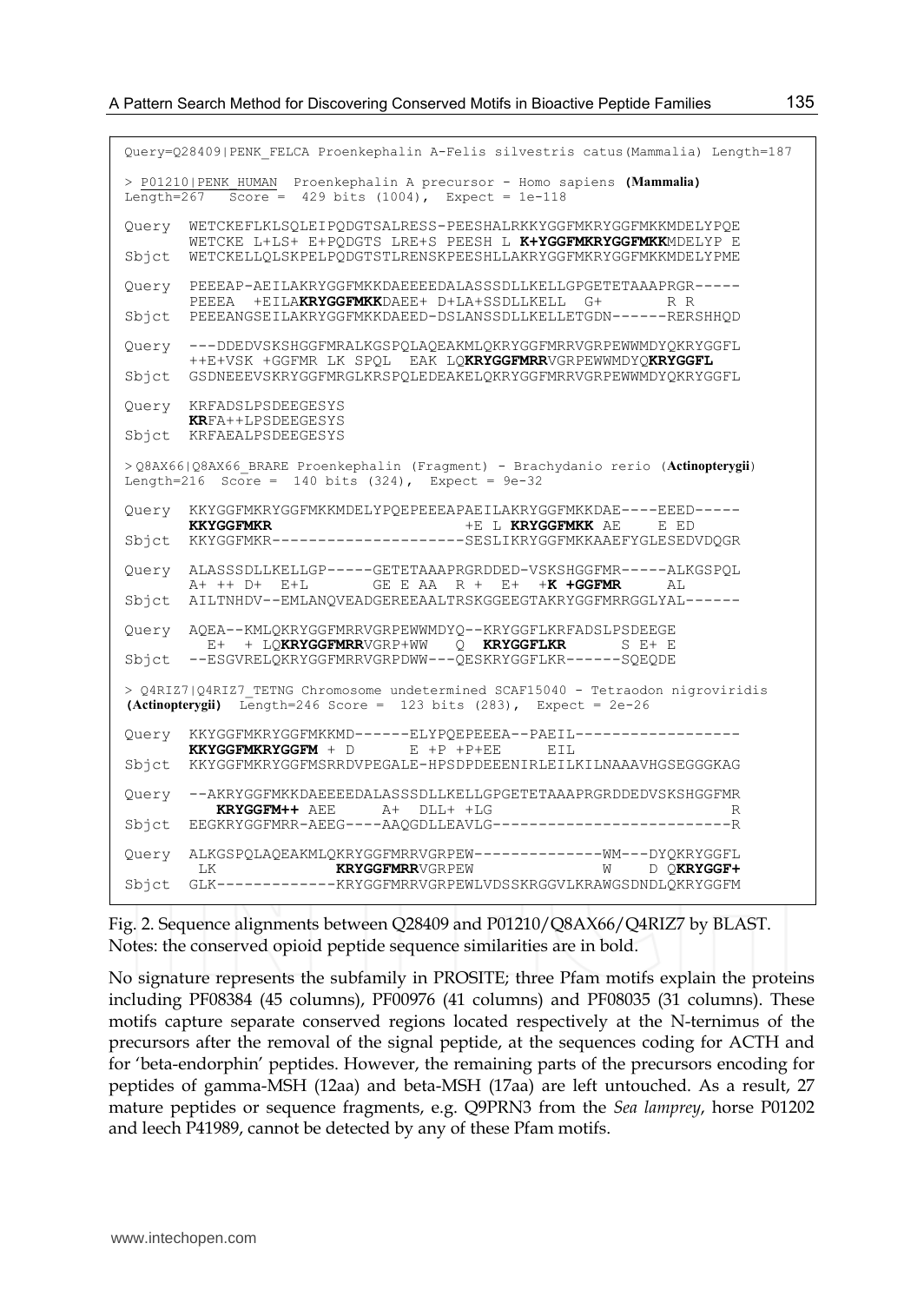```
Query= Q9W687|Q9W687_ACITR Proenkephalin (Fragment)-Acipenser 
transmontanus (Actinopterygii)
> Q5Y3C6|Q5Y3C6 HETPO Proenkephalin - Heterodontus portusjacksoni
(Chondrichthyes) Length=264 Score = 39.2 bits (85), Expect = 0.032 
Query 14 RYDGFSKQ------PEHTDSKEITSEEV---EKRYGGFM 43 
            RY GF K+ P D EI S+EV EKRYGGFM
Sbjct 225 RYGGFMKRWNDILVPSDEDG-EIYSKEVPELEKRYGGFM 262 
Score = 31.2 bits (66), Expect = 8.7Query 14 RYDGFSKQPEHTDSKE--ITSEEVE-----------KRYGGFM 43<br>RY GF K+ DS + I+ EV+ KRYGGFM
           RY GF K^+ DS + II + EV +Sbjct 105 RYGGFMKK---ADSGDMYIS--EVDDENKGREILSKRYGGFM 141 
> Q6SYA7|Q6SYA7_PROAN Prodynorphin (Fragment) - Protopterus annectens 
(Dipnoi) Length=191 Score = 33.7 bits (72), Expect = 1.5 
Query 33 EEVEKRYGGFM 43 
            EE++KRYGGFM
Sbjct 169 EELQKRYGGFM 179
```
Fig. 3. Sequence alignments between Q9W687 and Q5Y3C6/Q6SYA7 by BLAST. Note: the conserved opioid peptide sequence similarities are in bold.

The BLAST alignment between Q9PRN3 and all proteins in the nr database unveils that, although Q9PRN3 cannot be identified by the Pfam motifs, it shares the highly conserved 'PeptideMotif' pattern 'Y-x-[MV]-x-H-F-R-W' with other POMC subfamily members, e.g., Q2L6A9 from Hyperoartia, P01193 and Q53WY7 from Mammalia, and Q32U15 from Amphibia (Fig. 4). This 8-column peptide pattern is a part of the 41-column Pfam motif PF00976. While the sequence region, which is described by this Pfam motif, may be an entire functional or structural domain, this peptide pattern contained within the longer domain is probably the most essentially functional part.

In total, our procedure identifies six novel peptide patterns in the combination of these two subfamilies. Among all the 397 proteins in this family, 113 were found to contain two of the peptide patterns, and the rest match one of them. These patterns characterize conserved domains located at different regions of a precursor sequence, and each of them can exclusively represent an opioid or POMC peptide or its precursor protein.

#### **6.2 FMRFamide and related neuropeptides (FARPs)**

It is widely known that FARPs occur throughout the whole animal kingdom and therefore this family is an ideally suited test case to check whether the disclosed pattern is capable of retrieving FARPs from all metazoan species (Ubuka et al., 2009). In total, 23 conserved peptide patterns have been uncovered from the family, and they match 214 FARPs sequences with 605 hits due to the presence of multiple copies of the conserved patterns within some precursor proteins. The identified FARPs distribute among a wide range of phyla, including Nematoda (85), Arthropoda (50), Mollusca (24), Annelida (9), Platyhelminthes (1), Cnidaria (10) and Chordata (35).

An 11-column Pfam motif PF01581 characterizes FARPs from all above-mentioned phyla except Chordata, e.g. human Q9HCQ7 and mouse Q9WVA8. In addition, conversely to the 'PeptideMotif' patterns, 49 FARP peptides or precursor proteins in these characterized phyla, e.g., Q9TWD2 from *Lymnaea stagnalis* and Q95QP2 from *Caenorhabditis elegans*, cannot be revealed by the Pfam motif with a significant score (e-value <0.01).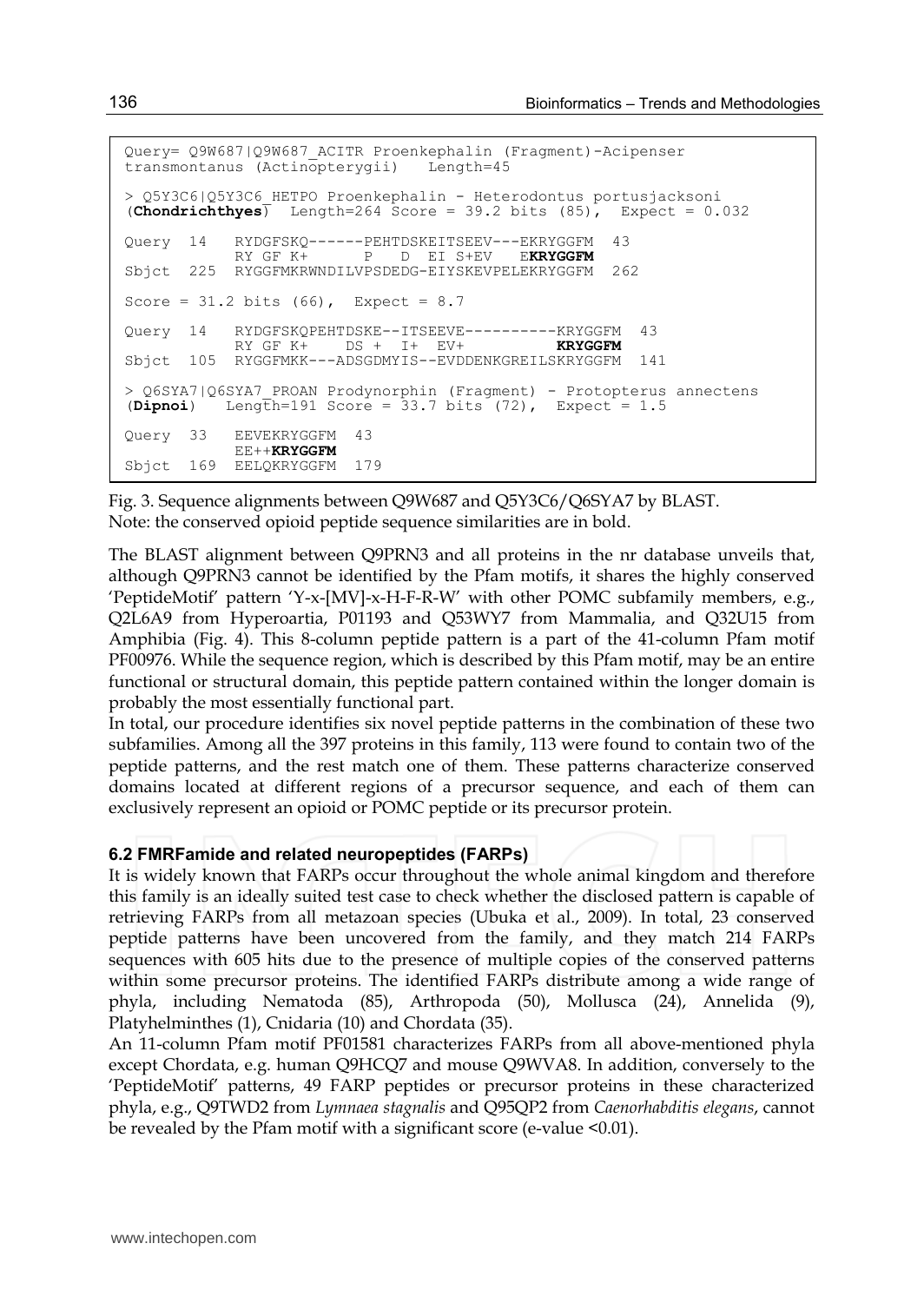Query= Q9PRN3|Q9PRN3\_PETMA Melanotropin MSH-B - Petromyzon marinus (Hyperoartia) Length=20 > Q2L6A9|Q2L6A9\_MORMR Proopiomelanotropin (Fragment) - Mordacia mordax  $(Hyperoartia)$  Length=154 Score = 51.5 bits  $(114)$ , Expect = 5e-06 Query 2 QESADGYRMQHFRWGQPLP 20 QE+ D **YR+QHFRW**G+PLP Sbjct 11 QENPDAYRIQHFRWGEPLP 29 > P01193|COLI MOUSE Corticotropin-lipotropin precursor(Proopiomelanocortin) (POMC) - Mus musculus (**Mammalia**) Length=235 Score =  $32.5 \text{ bits } (69)$ , Expect =  $2.4$ Query 8 YRMQHFRWGQP 18 **Y M+HFRW**G+P Sbjct 125 YSMEHFRWGKP 135 Score =  $30.8$  bits (65), Expect =  $7.7$ Query 3 ESADG-YRMQHFRWGQP 18 E DG **YR++HFRW** P Sbjct 183 EKDDGPYRVEHFRWSNP 199 Score =  $22.3$  bits  $(45)$ , Expect =  $2753$ Query 8 YRMQHFRW 15 **Y M HFRW**  Sbjct 77 YVMGHFRW 84 > Q53WY7|Q53WY7\_HUMAN Proopiomelanocortin (Fragment) - Homo sapiens (**Mammalia**) Length=30 Score = 22.3 bits (45), Expect = 2753 Query 8 YRMQHFRW 15 **Y M HFRW**<br>Sbjct 3 YVMGHFRW YVMGHFRW 10 > Q32U15|Q32U15\_9NEOB Proopiomelanocortin A (Fragment) - Trachycephalus jordani (**Amphibia**) Length=82 Score = 23.1 bits (47), Expect = 1529 Query 8 YRMQHFRW 15 **Y M HFRW**  Sbjct 23 YVMSHFRW 30

Fig. 4. Sequence alignments between Q9PRN3 and P01193/Q53WY7/Q32U15 by BLAST. Note: the conserved peptide sequence similarities are in bold.

The Clustal-W multi-alignment of all these FARP sequences together or within each of the seven phyla using default parameters (http://www.ebi.ac.uk/clustalw/) shows that the FARP precursors display sequence similarities within the mature peptide regions, particularly in the area containing the conserved peptide patterns, and that the remaining parts of the precursor sequences display rather low similarities. The FARP peptide precursors also differ from each other by the number of peptide repeat units within the sequences, which is thought to have arisen by unequal crossover events (Lee et al., 1998). In addition, we also observed that most of the mature FARP peptides share common Cterminal sequences but have much mutated N-terminal extensions. All these make it problematic to construct an accurate multiple alignment in order to derive a statistical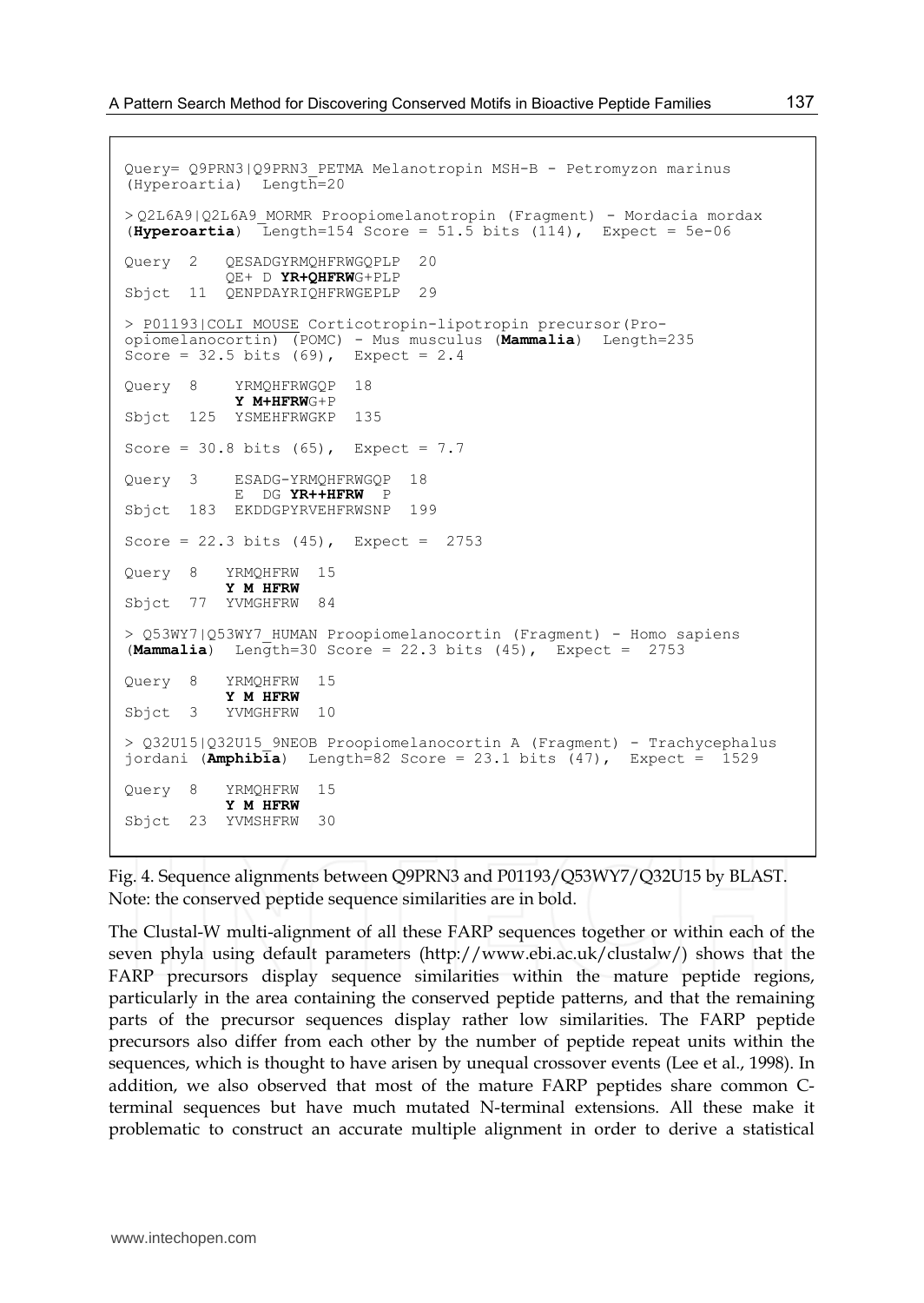model which represents distantly related proteins from various phyla throughout the evolutionary history of the FARP peptide family.

## **7. Conclusion**

Protein domains are highly conserved throughout evolution and there are several databases available that catalogue protein families and domains. Such motif and domain databases are very useful in assigning a putative function to an unknown protein. Peptide precursor proteins are a distinctive class of molecules because they undertake various posttranslational modifications in order to ultimately synthesize stabilized and functional mature peptides, making the annotation of peptides and peptide precursor proteins challenging. This is illustrated by the fact that many metazoan peptides and peptide precursors are not represented by the motifs currently present in the widely used motif database such as PROSITE.

Because of the tremendously increasing number of protein sequences and because of the wide range of peptide families, a comprehensive database of conserved patterns typical for endogenously occurring mature peptides is of great value in identifying new peptides and precursor proteins to catch up with their sequencing rate. We therefore have designed a searching procedure to find conserved patterns within the known peptides, and as a result, we have constructed a 'PeptideMotif' database that is representative of most currently known peptide families.

Many peptides have been isolated and sequenced as mature peptides and their precursor proteins are often unknown as yet. Therefore, these small peptides are difficult to be identified by other motif databases. Motifs in databases such as Pfam contain two Hidden Marcov Models (HMMs) for each family based on a multiple protein sequence alignment, one built to find complete domains (ls mode) and the other to match fragments of domains (fs mode) (Durbin et al., 1998). These motifs are sensitive at identifying complete domains and thus they can efficiently detect the proteins which have similarities that cover the full length protein sequence or at least contain a complete domain. However, these motifs do not work very well when they encounter short peptides which lack information on amino acids at the sites outside the peptide sequences, or when the conserved regions are limited, especially in distantly related proteins where the overalllength sequence similarity may be not well preserved. In contrast, the patterns derived directly from the mature peptide sequences grasp the highly preserved region of the precursor proteins and thus are able to identify not only the peptide precursor molecules but also the fully processed peptides.

Conservative peptide sequence patterns correspond to functionally and structurally important parts of the peptides, i.e. the binding site to specific receptors, the disulphide bonds for stability and tertiary structure. The discovery of peptide motifs will be undoubtedly of great value for any peptide-related studies ranging from the identification of putative peptides and precursor proteins to the annotation of critical functional residues (Husson et al., 2010), to the complement of peptidomic research in detecting and verifying peptides in vitro (Baggerman et al., 2004; Boonen et al., 2008; Menschaert et al., 2010). For example, scanning the peptide patterns against Uniprot revealed 95 proteins (listed in Tables 1 and 2) which are not as yet annotated as putative peptides or precursor proteins.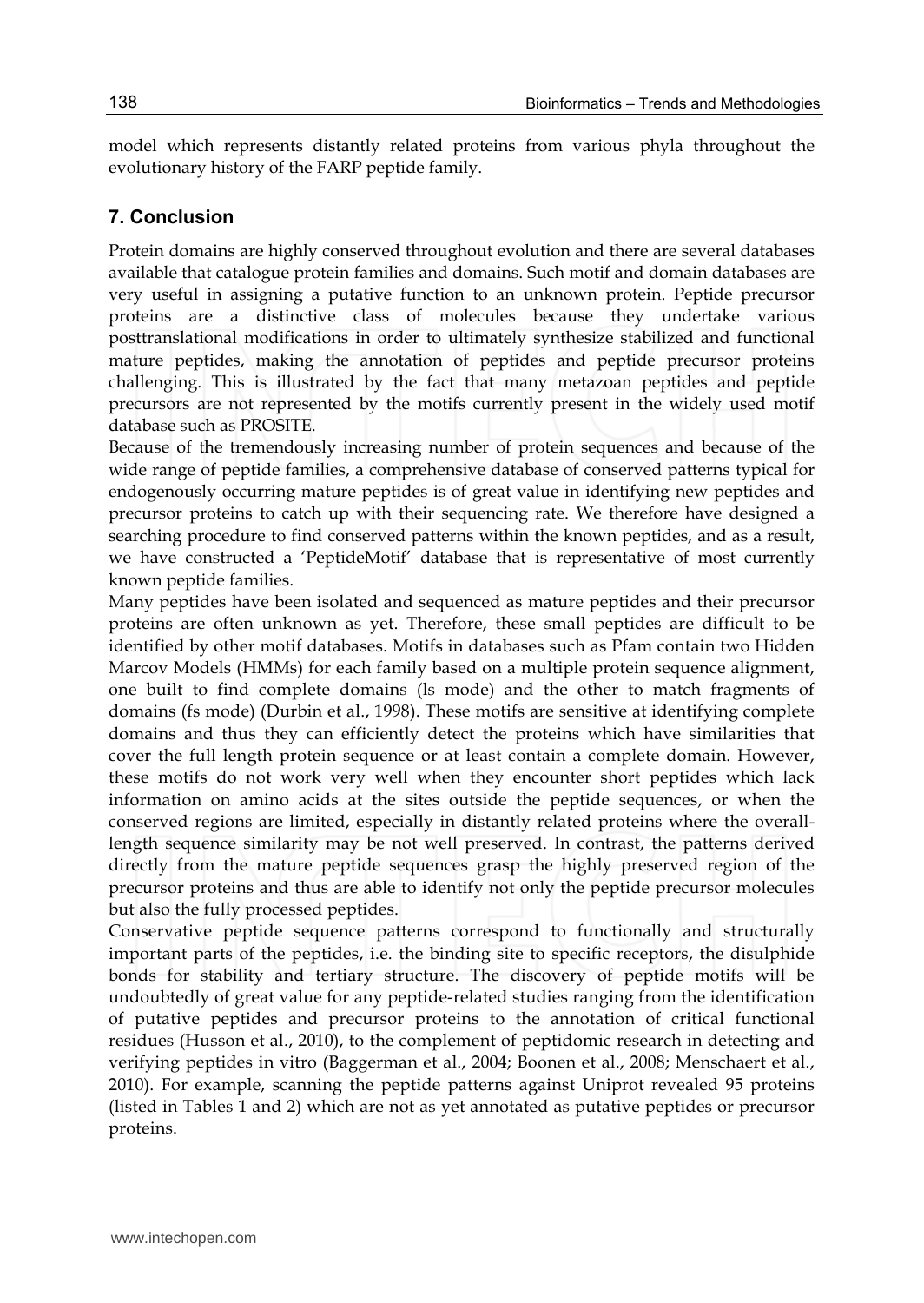When determining short functional patterns for peptide sequences, we have to evaluate how representative the peptide motifs are in the 110 characterized peptide families. Short motifs often have some degree of degeneracy and the presence of a motif in a protein may reflect a conserved functional role, a yet to be discovered structural functional role or a nonfunctional role. When using the short currently identified peptide patterns, while the false positives are kept to zero, we observe that 440 (3.8%) of the mature peptides or sequence fragments and 282 (2.5%) of the peptide precursor proteins in these described families cannot be recognized by the peptide patterns. Many of them could be determined by combining the peptide pattern search procedure with the structural hallmarks of bioactive peptides and their precursors (Liu et al., 2006), such as the length of a peptide precursor which is usually not longer than 500 amino acids, the presence of a signal peptide which directs a precursor protein into the secretary pathway of the cell, and the presence of typical cleavage sites flanking the mature peptides. To be even more successful in identifying all false negatives while eliminating all false positives because of the short length and degeneracy of most short motifs, it may be possible to make use of 3D structural patterns when they become available for peptide precursor proteins. Patterns that integrate 3D structural information of the sequences will be more sensitive in identifying peptides and peptide precursors (Gribskov et al., 1988; Taylor et al., 2004).

While the majority of known peptide families have been profiled by the established peptide patterns, the remaining ones accounting for in total 251 peptides and precursor proteins (2% of all the proteins in the peptide-precursor database) are not processed by the pattern search procedure. They are from small peptide families, such as eclosion hormones, ecdysistriggering hormones and apelin, which have only a few homologies so far. A pattern based on the small number of peptides usually cannot gain enough confidence in representing the family, and also cannot sufficiently reflect the sequence divergence accumulated in the evolutionary course of the family member. As more peptides and precursor proteins are sequenced, our patterns search procedure can be applied to the corresponding families and the 'PeptideMotif' database will be updated accordingly, keeping the peptide pattern database widely applicable for the identification of critical functional residues and for the annotation of hypothetical molecules in various peptide families.

## **8. References**

- Altschul, S.F.; Madden, T.L.; Schaffer, A.A.; Zhang, J.; Zhang, Z.; Miller, W. & Lipman, D.J. (1997). Gapped BLAST and PSI-BLAST: a new generation of protein database search programs. *Nucleic Acids Res,* Vol. 25, No. 17, pp. 3389-3402, ISSN 0305-1048
- Arends, R.J.; Vermeer, H.; Martens, G.J.; Leunissen, J.A.; Wendelaar Bonga, S.E. & Flik G. (1998). Cloning and expression of two proopiomelanocortin mRNAs in the common carp (Cyprinus carpio L.). *Mol Cell Endocrinol,* Vol.143, No. 1-2, (August 1998), pp. 23–31, ISSN 0303-7207
- Baggerman, G.; Cerstiaens, A.; De Loof, A. & Schoofs, L. (2002). Peptidomics of the larval Drosophila melanogaster central nervous system. *J. Biol. Chem,* Vol. 277, pp. 40368- 40374, ISSN 0021-9258
- Baggerman, G.; Liu, F.; Wets, G. & Schoofs, L. (2005). Bioinformatic analysis of peptide precursor proteins. *Ann N Y Acad Sci,* Vol.1040, pp. 59–65, ISSN 0077-8923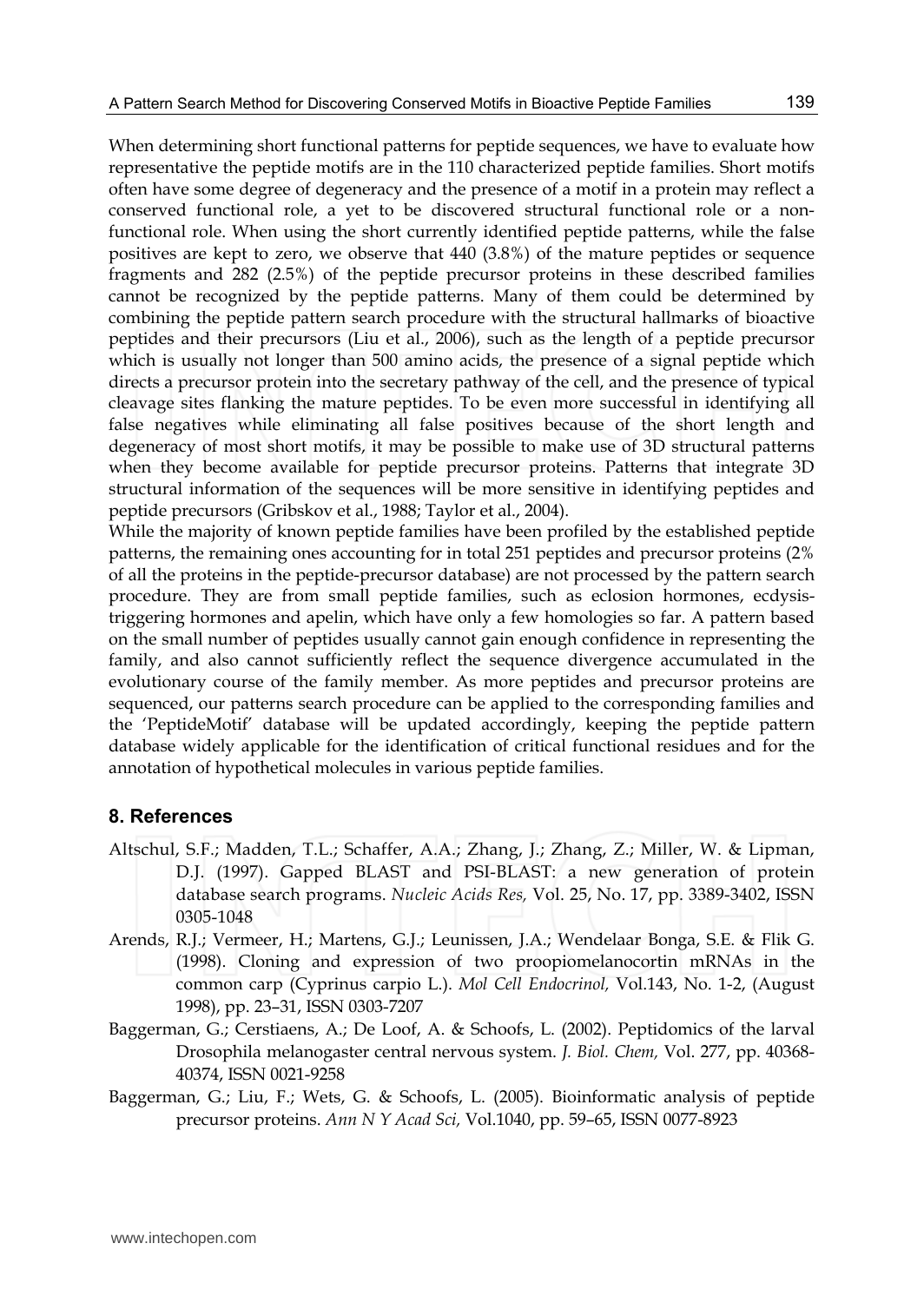- Baggerman, G.; Verleyen, P.; Clynen, E.; Huybrechts, J.; De Loof, A. & Schoofs, L. (2004). Peptidomics. *J Chromatogr B Analyt Technol Biomed Life Sci,* Vol. 803, No. 1, pp. 3-16, ISSN 1570-0232
- Bateman, A.; Coin, L.; Durbin, R.; Finn R.D.; Hollich, V.; Griffiths-Jones, S.; Khanna, A.; Marshall, M.; Moxon, S.; Sonnhammer, E.L.L.; Studholme, D.J.; Yeats, C. & Eddy, S.R. (2004). The Pfam protein families database. *Nucl Acids Res,* Vol. 32, No. suppl 1, pp. D138–41, ISSN 0305-1048
- Boonen, K.; Baggerman, G.; D'Hertog, W.; Husson, S.J.; Overbergh, L.; Mathieu, C. & Schoofs, L. (2007). Neuropeptides of the islets of Langerhans: a peptidomics study. *Gen Comp Endocrinol,* Vol. 152, No. 2-3, pp. 231-241, ISSN 0016-6480
- Boonen, K.; Landuyt, B.; Baggerman, G.; Husson, S.J.; Huybrechts, J. & Schoofs, L. (2008). Peptidomics: the integrated approach of MS, hyphenated techniques and bioinformatics for neuropeptide analysis. *J Sep Sci,* Vol. 31, No. 3, pp. 427-445, ISSN 1615-9306
- Boonen, K.; Husson, S.J.; Landuyt, B.; Baggerman, G.; Hayakawa, E.; Luyten, W.H. & Schoofs, L. (2010). Identification and relative quantification of neuropeptides from the endocrine tissues. *Methods Mol Biol,* Vol. 615, pp. 191-206, ISSN 1940- 6029
- Comb, M.; Seeburg, P.H.; Adelman, J.; Eiden, L. & Herbert, E. (1982). Primary structure of the human Met- and Leu-enkephalin precursor and its mRNA. *Nature*, Vol. 295, pp. 663-666, ISSN 0028-0836
- Durbin, R.; Eddy, S.; Krogh, A. & Mitchison, G. (1998). *Biological sequence analysis: probabilistic models of proteins and nucleic acids,* Cambridge University Press, ISBN 9780521629713, Cambridge, UK
- Filipsson, K.; Kvist-Reimer, M. & Ahren, B. (2001). The neuropeptide pituitary adenylate cyclase-activating polypeptide and islet function. *Diabetes,* Vol.50, No.9, pp. 1959– 1969, ISSN 0012-1797
- Finn, R.D.; Mistry, J.; Tate, J.; Coggill, P.; Heger, A.; Pollington, J.E.; Gavin, O.L.; Gunasekaran, P.; Ceric, G.; Forslund, K.; Holm, L.; Sonnhammer, E. L. L.; Eddy S. R. & Bateman A. (2010). The Pfam protein protein families database. *Nucleic Acids Res,* Vol.38, No. suppl 1, pp. D211-D222, ISSN 0305-1048
- Gribskov, M.; Homyak, M.; Edenfield, J. & Eisenberg, D. (1988). Profile scanning for threedimensional structural patterns in protein sequences*. Comput Appl Biosci,* Vol. 4, No. 1, pp. 61–66, ISSN 0266-7061
- Henry, J.; Favrel, P. & Boucaud-Camou, E. (1997). Isolation and identification of a novel Ala-Pro-Gly-Trp-amide-related peptide inhibiting the motility of the mature oviduct in the cuttlefish, Sepia officinalis. *Peptides,* Vol.18, No. 10, pp. 1469–1474, ISSN 0196- 9781
- Hulo, N.; Sigrist, C.J.; Le, S.V.; Langendijk-Genevaux, P.S.; Bordoli, L.; Gattiker, A.; De Castro, E.; Bucher, P. & Bairoch, A. (2004). Recent improvements to the PROSITE database. *Nucl Acids Res,* Vol. 32, pp. D134–D137, ISSN 0305-1048
- Husson, S.J.; Clynen, E.; Boonen, K.; Janssen, T.; Lindemans, M.; Baggerman, G. & Schoofs, L. (2010). Approaches to identify endogenous peptides in the soil nematode Caenorhabditis elegans. *Methods Mol Biol,* Vol. 615, pp. 29-47, ISSN 1940-6029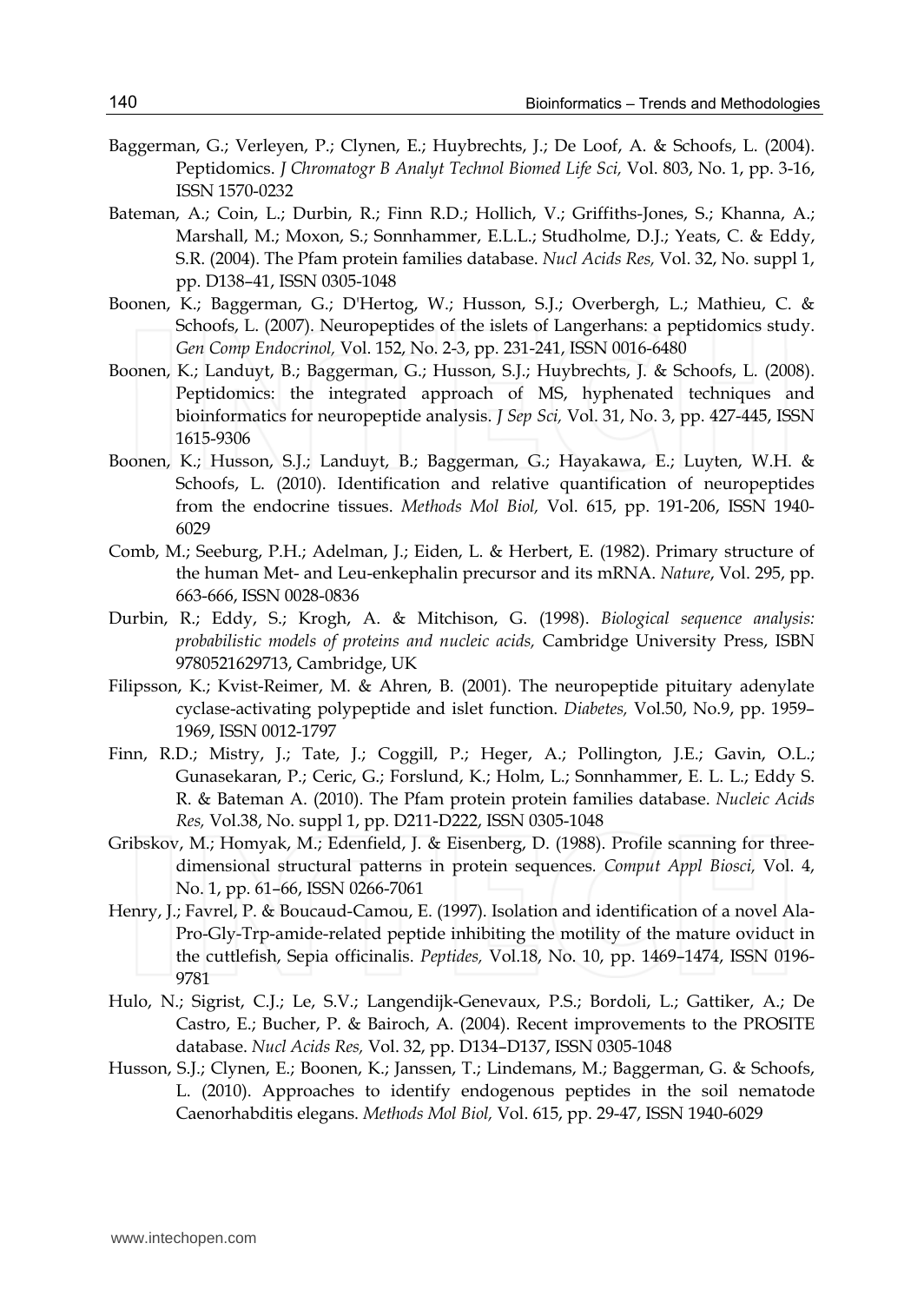- Husson, S.J.; Landuyt, B.; Nys, T.; Baggerman, G.; Boonen, K.; Clynen, E.; Lindemans, M.; Janssen, T. & Schoofs, L. (2009) Comparative peptidomics of Caenorhabditis elegans versus C. briggsae by LC-MALDI-TOF MS. *Peptides,* Vol. 30, No. 3, pp. 449- 457, ISSN 0196-9781
- Jonassen, I.; Collins, J.F. & Higgins, D.G. (1995). Finding flexible patterns in unaligned protein sequences. *Protein Sci,* Vol. 4, No. 8, pp. 1587–1595, ISSN 0961-8368
- Lee, H.S.; Simon, J.A. & Lis, J.T. (1998). Structure and expression of ubiquitin genes of Drosophila melanogaster. *Mol Cell Biol,* Vol. 8, No. 11, pp. 4727–4735, ISSN 0898- 7750
- Liu, F.; Baggerman, G.; D'Hertog, W.; Verleyen, P.; Schoofs, L. & Wets, G. (2006). In silico identification of new secretory peptide genes in Drosophila melanogaster. *Mol Cell Proteomics,* Vol. 5, No. 3, pp. 510–522, ISSN 1535-9476
- Liu, F. & Wets, G. (2005). A Neural Network Method for Prediction of Proteolytic Cleavage Sites in Neuropeptide Precursors. *Proceedings of the 2005 IEEE Engineering in Medicine and Biology 27th Annual Conference*, Vol. 3, pp. 2805-2808, ISSN 1557-170X, ShangHai, China, September 1-4, 2005
- Marchler-Bauer, A.; Anderson, J.B.; Cherukuri, P.F.; Weese-Scott, C.; Geer, L.Y.; Gwadz, M.; He, S.; Hurwitz, D.I.; Jackson, J.D.; Ke, Z.; Lanczycki, C.J.; Liebert, C.A.; Liu, C.; Lu, F.; Marchler, G.H.; Mullokandov, M.; Shoemaker, B.A.; Simonyan, V.; Song, J.S.; Thiessen, P.A.; Yamashita, R.A.; Yin, J.J.; Zhang, D. & Bryant, S.H. (2005). CDD: a conserved domain database for protein classification. *Nucl Acids Res,* Vol. 33, pp. D192–196, ISSN 0305-1048
- Masashi, Y.; Watanobe, H. & Terano, A. (2001). Central regulation of hepatic function by neuropeptides. *J Gastroenterol*, Vol. 36, pp. 361–367, ISSN 0002-9270
- Menschaert, G.; Vandekerckhove, T.T.; Baggerman, G.; Schoofs, L.; Luyten, W. & Van Criekinge, W. (2010). Peptidomics coming of age: a review of contributions from a bioinformatics angle. *J Proteome Res,* Vol. 9, No. 5, pp. 2051-2061, ISSN 1535-3893
- Rouille, Y.; Duguay, S.J.; Lund, K.; Furuta, M.; Gong, Q.; Lipkind, G.; Oliva AA, J., Chan, S.J. & Steiner, D.F. (1995). Proteolytic processing mechanisms in the biosynthesis of neuroendocrine peptides: the subtilisin-like proprotein convertases. *Front Neuroendocrinol,* Vol. 16, No. 4, pp. 322–361, ISSN 0091-3022
- Schlesinger, D.H.; Pickart, L. & Thaler, M.M. (1977). Growth-modulating serum tripeptide is glycyl-histidyl-lysine. *Experientia,* Vol. 33, No. 3, pp. 324–325, ISSN 0014-4754
- Schoofs, L. & Baggerman, G. (2003). Peptidomics in Drosophila melanogaster. *Brief Funct Genomic Proteomic,* Vol. 2, No. 2, pp. 114-120, ISSN 2041-2647
- Taylor, W.R. & Jonassen, I. (2004). A structural pattern-based method for protein fold recognition. *Proteins*, Vol. 56, No. 2, pp. 222–234, ISSN 0887-3585
- Vandenborne, K.; Roelens, S.A.; Darras, V.M.; Kuhn, E.R. & Van der, G.S. (2005). Cloning and hypothalamic distribution of the chicken thyrotropin-releasing hormone precursor cDNA. *J Endocrinol*, Vol. 186, No. 2, pp. 387–396, ISSN 0022-0795
- Smith, R.F. & Smith, T.F. (1990). Automatic generation of primary sequence patterns from sets of related protein sequences. *Proc Natl Acad Sci USA*, Vol. 87, No. 1, pp. 118– 122, ISSN 1091-6490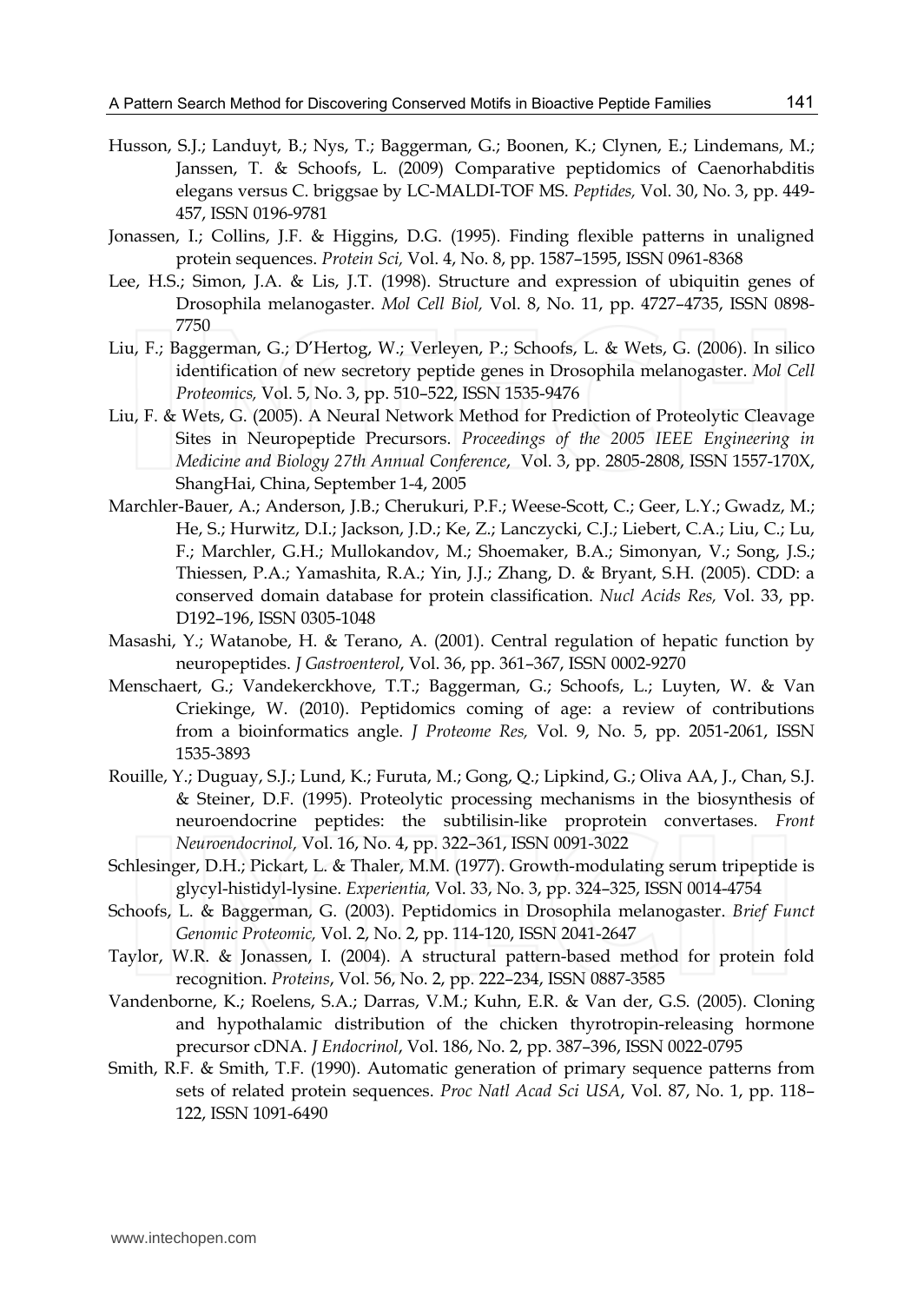Ubuka, T.; Morgan, K.; Pawson, A.J.; Osugi, T.; Chowdhury, V.S.; Minakata, H.; Tsutsui, K.; Millar, R.P. & Bentley, G.E. (2009). Identification of human GnIH homologs, RFRP-1 and RFRP-3, and the cognate receptor, GPR147 in the human hypothalamic pituitary axis. *PLoS ONE*, Vol. 4, No. 12, e8400, ISSN 1932-6203